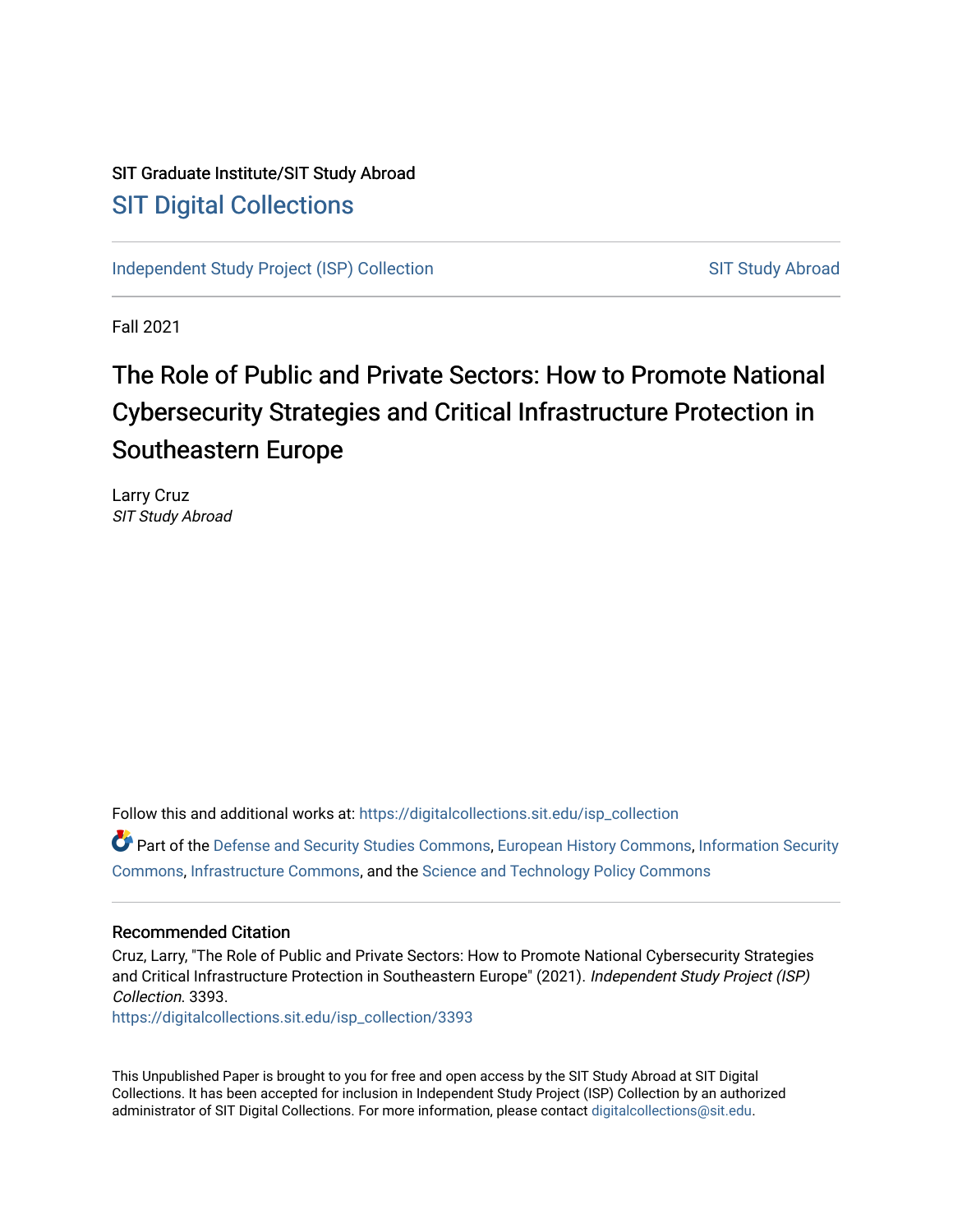# The Role of Public and Private Sectors: How to Promote National Cybersecurity Strategies and

Critical Infrastructure Protection in Southeastern Europe

By: Larry Cruz

Fall 2021: December 9, 2021

SIT Switzerland: International Relations and Multilateral Diplomacy Dr. Gyula Csurgai, Dr. Elisabeth Meur, and Dr. Heikki Mattila

Bates College Politics Major, Russian Minor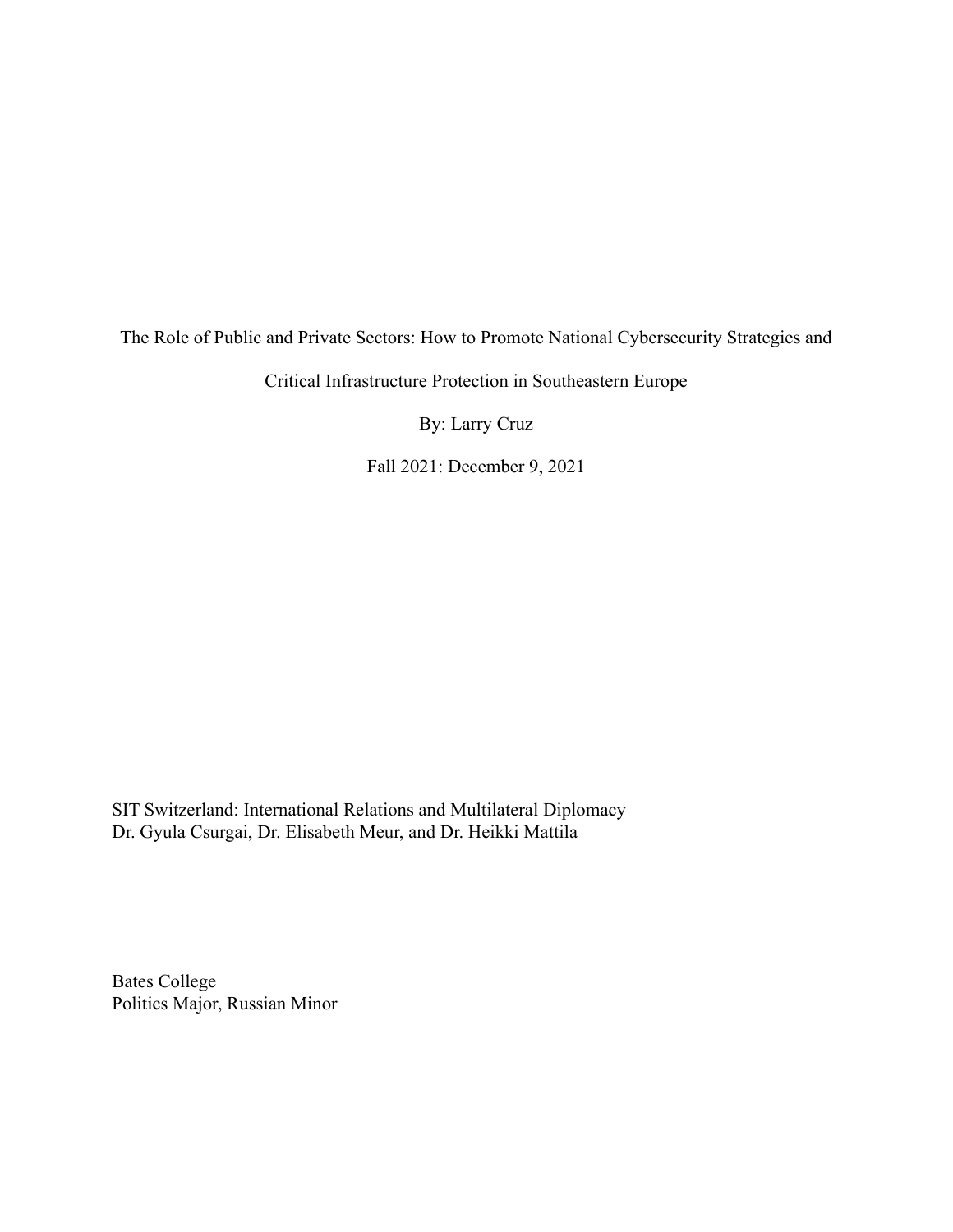#### Abstract

This paper seeks to address the important role of public and private interests in protecting critical infrastructure in Southeastern Europe, providing examples from Serbia. While the public sector does have a role in protecting critical infrastructure needs, it is the private sector which holds major oversight of the critical infrastructures of the region, therefore having an important role in maintaining their functionality and protection. The literature in this field argues for more collaboration and information sharing between the public and private sectors of the region, though the task is not as simple as it appears given the varying aspirations of each country and their approaches to critical infrastructure protection and designation. The main argument of this paper calls for tailored approaches to public and private sector cooperation in each country with some oversight from a regional agency meant for general guidance. The tailored approach provides for a more effective solution as it considers the needs of each individual country, looks at the existing situation in each country, and provides for more effective collaboration between public and private sectors. For this paper, field experts also provided an overview of the current cybersecurity situation in the region, the roles of public and private sectors, and what can be done moving forward. This information serves to explain the main argument and why the tailored approach is needed to improve the state of cyber critical infrastructure in the region in light of current and emerging threats, which are also discussed.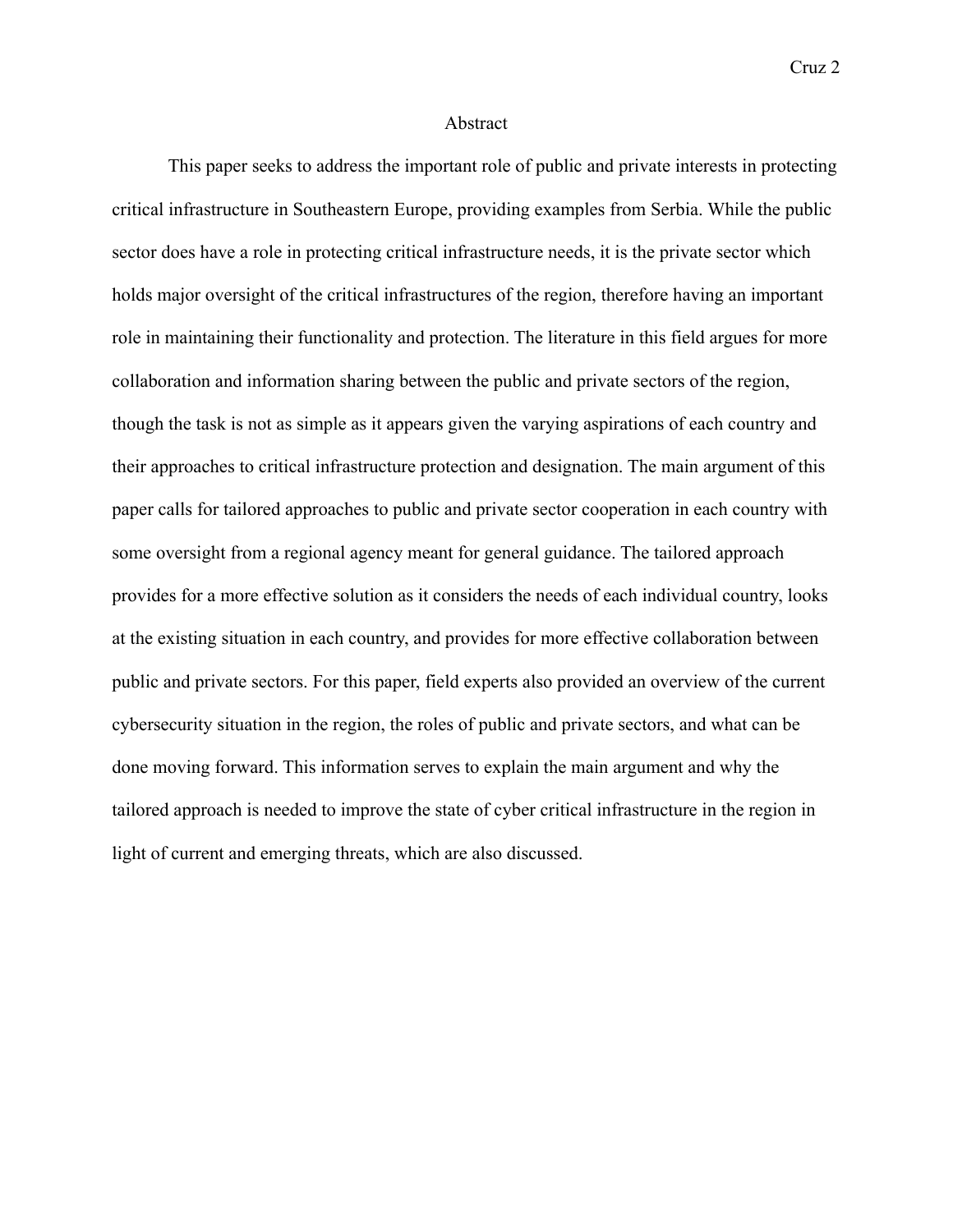#### Acknowledgements

I would like to extend my thanks to the experts I interviewed for this project and who offered their help, providing great insight, contributions, and guidance. This includes Dr. Dejan Dincic, Digital Transformation and Online Learning Specialist at DiploFoundation; Dr. Vladimir Radunovic, Director of Cybersecurity and E-diplomacy at DiploFoundation; Dr. Franziska Klopfer, Project Coordinator at DCAF; Marija Pavlovic, Junior Researcher at the Belgrade Center for Security Policy; Anne-Marie Buzatu, Vice President & Chief Operations Officer at the ICT4Peace Foundation; Dr. Roxana Radu, Research Associate at the CyberPeace Institute; and Mona Zimmerman, Deloitte Cybersecurity Expert. I would also like to thank the SIT academic staff Dr. Gyula Csurgai, Dr. Elisabeth Meur, and Dr. Heikki Mattila for providing advice and points of reference for this project.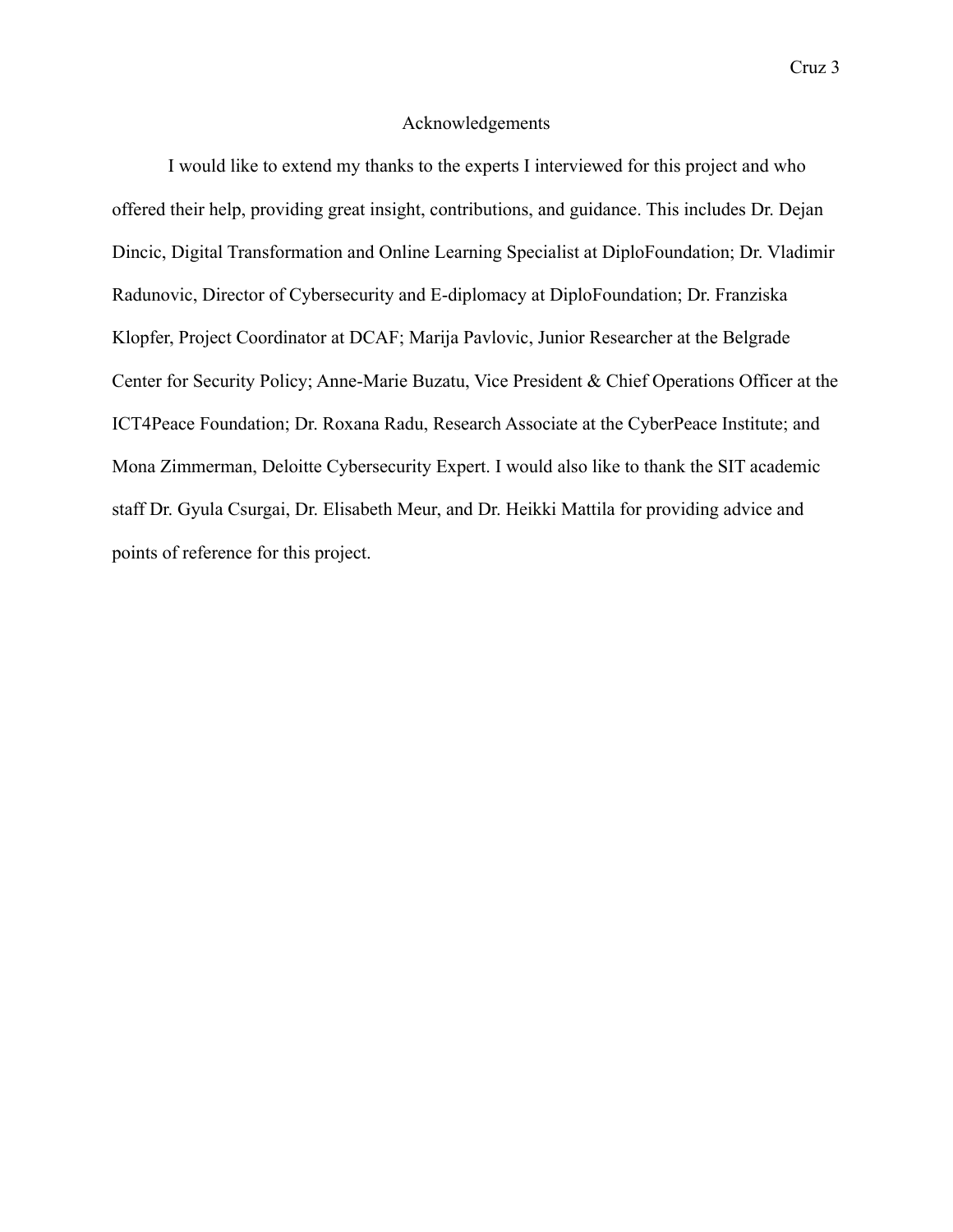### Table of Contents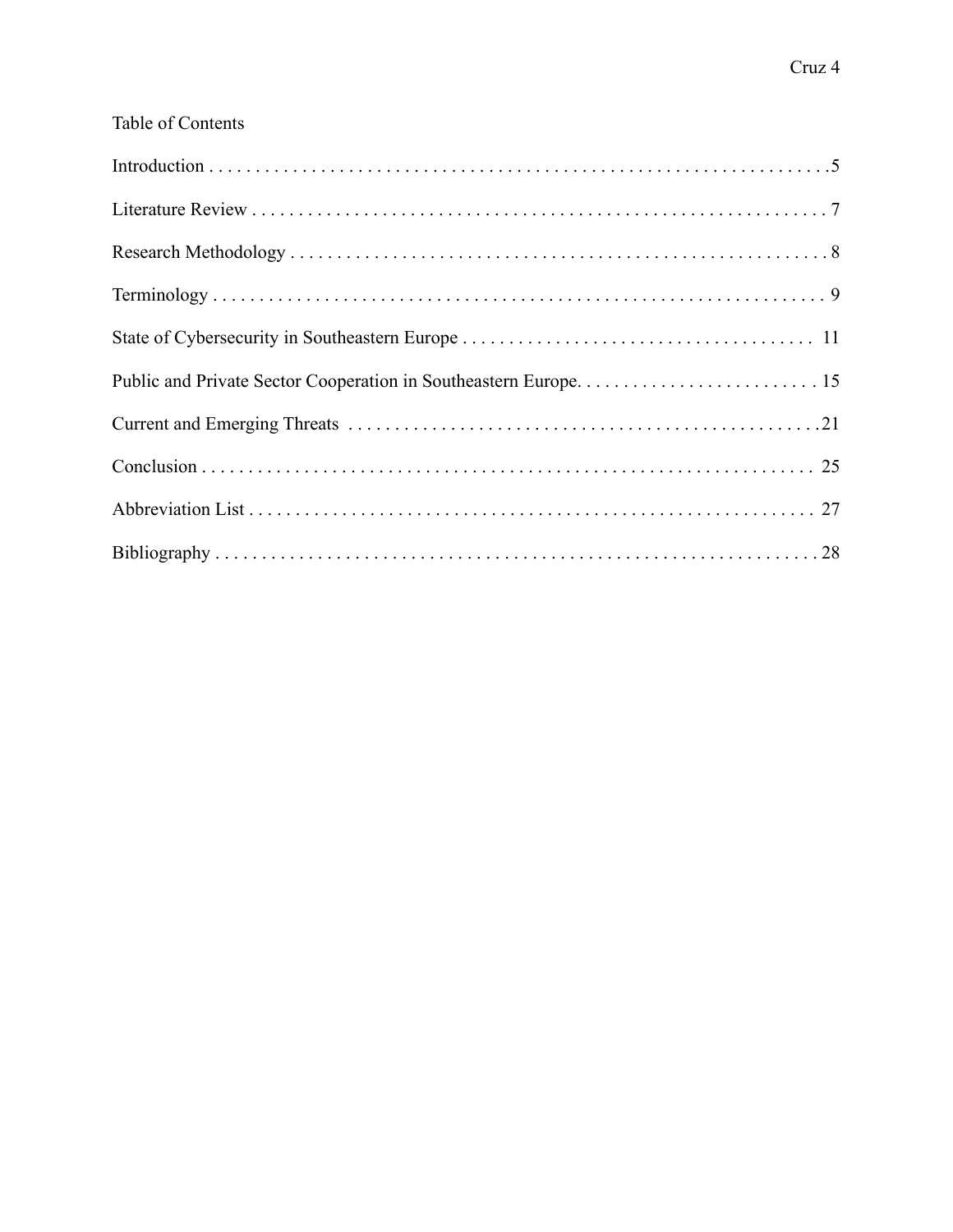#### I. Introduction

Today's society is highly interconnected thanks to evolving technologies and infrastructures, consisting of physical structures, servers, and networks transmitting information from one point to another. This is all important given that in today's world, the high level of integration means that the functionality of network systems and its components is paramount. Without adequate means of security, protection, and adaptation, these physical and virtual structures are left vulnerable to various forms of attacks, ranging from attacks on physical structures to cyberattacks meant to cause disruption of the structure(s). This issue requires more attention when it comes to the critical infrastructure (CI) of a country, physical or virtual, which is also vulnerable to such forms of attacks that individuals, state, non-state actors, or state-sponsored actors can conduct. The effects of attacks vary by region, by sector(s) affected, and types of motivation behind the attack, but in general, attacks on CI have disruptive effects, and in an increasingly interconnected world, this is becoming a major challenge for states, corporations, and other entities affected.

The region of focus is Southeastern Europe, a strategic location for the United States, China, Russia, and Turkey. Here, these states are involved to varying extents seeking to promote their respective interests, such as Turkey collaborating with local partners in Bosnia Herzegovina or China negotiating with Serbia and Montenegro to expand its Belt and Road Initiative infrastructure projects. For countries such as the United States, China's developments are of major concern, particularly when it comes to the promotion of human rights and democracy. Likewise, Russian regional involvement has also been a challenge, in terms of political and/or economic involvement. In recent years, there have also been several cyberattacks in North Macedonia and election infrastructure attacks in the region. It is important to note these issues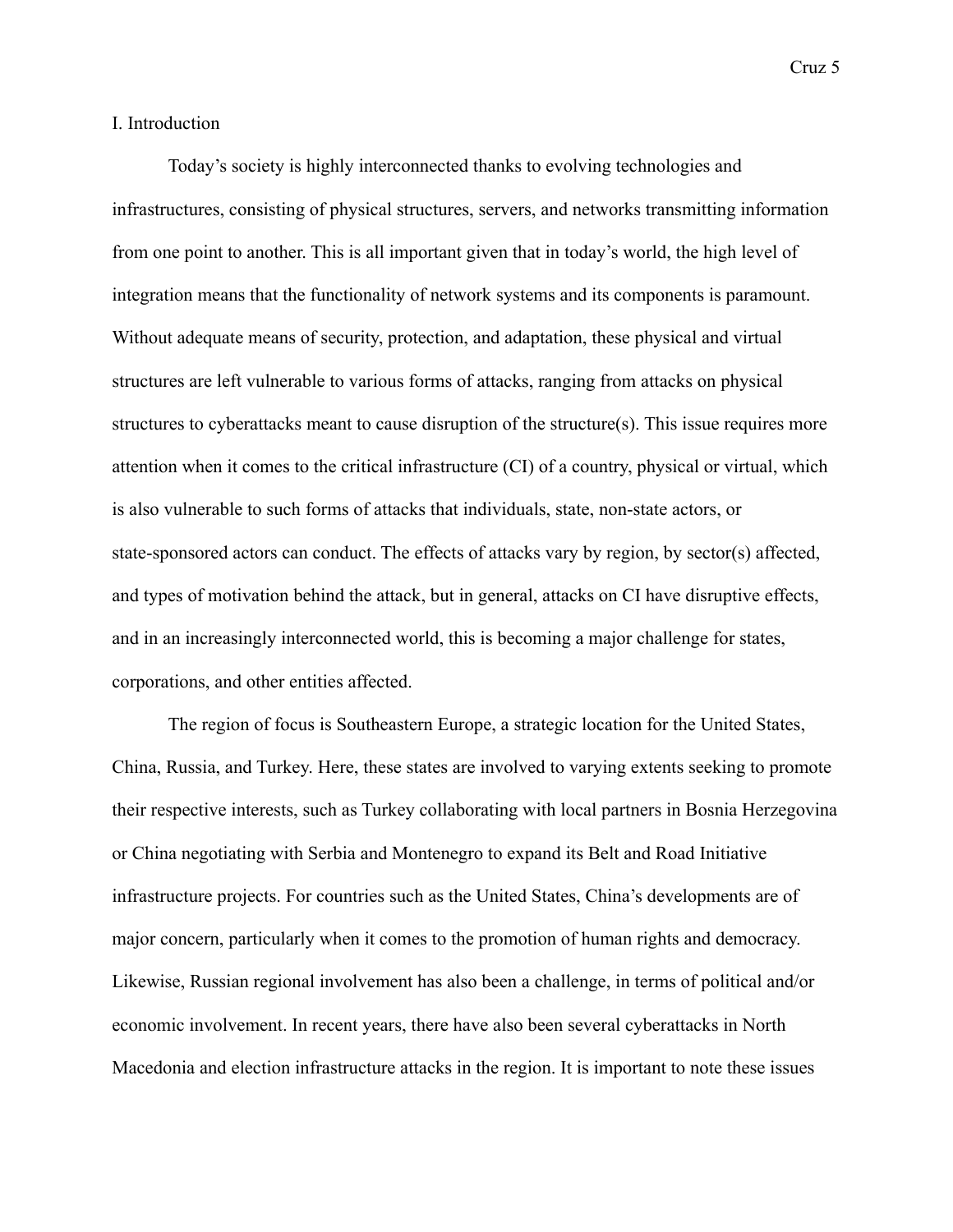given that the CI in these countries is still in development stages. More importantly, there is a lack of adequate safeguards against cyber-attacks or attacks on physical networks by state, non-state actors, or state-sponsored actors. With several external actors involved in the region, it is easy for vulnerabilities to be exploited.

The overarching question of this project is the following: How can public and private sectors in Southeastern European countries effectively cooperate to ensure the protection of physical and cyber CI? It is understood that this form of collaboration will bring benefits to cybersecurity (CS) and CI protection, but how exactly these partnerships are developed in the region is equally as important to consider. The focuses of this paper are to understand the state of CS in Southeastern Europe, including cyber and physical CI, the role of public and private sectors and CI, and cooperation between both sectors, which is a common theme addressed in interviews with experts and the literature.

I argue that a tailored approach to public and private sector cooperation in Southeastern European countries, with a degree of oversight, is a more effective solution to improving the state of cyber and physical CI. A degree of oversight means guidance from a regional organization, however, the bulk of the work for CS and CI is done within a state's context. For example, in Albania, it would be the AKCESK agency. The literature does not discuss such approaches for the region in-depth, however, other fields of study, such as the peacekeeping and conflict intervention field, have proposed contextual approaches which are applicable to the CI situation in Southeastern Europe. This paper serves to build on the existing literature that proposes further cooperation between public and private sectors while arguing that each country in Southeastern Europe will need a different strategy for effective solutions to improve the security and protection of the current physical and cyber CI.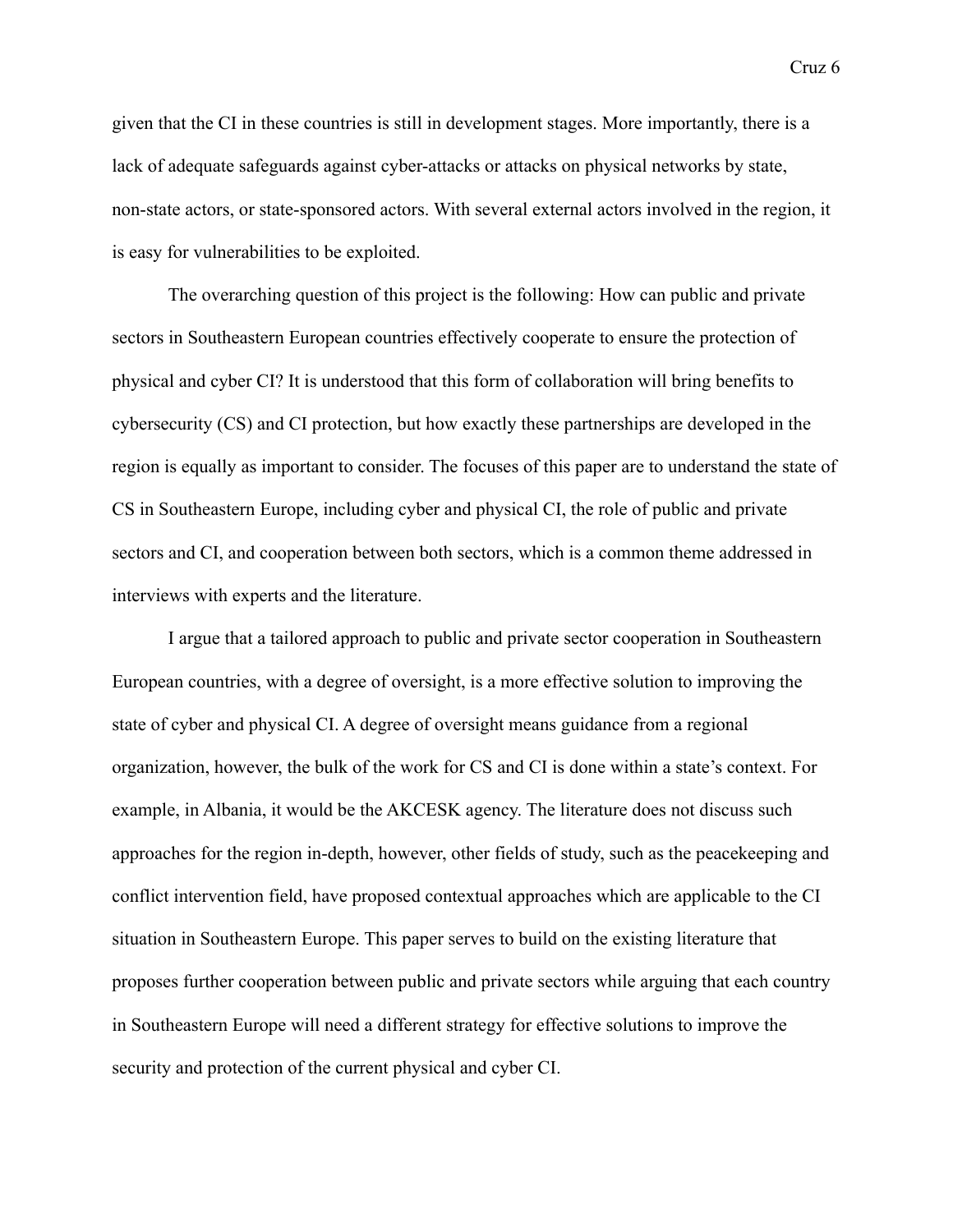The structure of this paper is as follows. The literature review will look at CS readiness and the current discussions about public and private sector cooperation, followed by an explanation of the research methodology. The terminology section looks at terms used in this paper and definitions. The section "State of Cybersecurity in Southeastern Europe" provides a broader overview of current security and protection measures of physical and cyber CI. The section "Public and Private Interest Cooperation in Southeastern Europe" elaborates on existing findings regarding cooperation between both sectors, arguing for a case-by-case approach in Southeastern Europe. For "Current and Emerging Threats," the discussion focuses on assessing threats in Southeastern Europe. The final section provides conclusions.

#### II. Literature Review

Reports from organizations, such as DiploFoundation and DCAF, point out that CS and CI protection in Southeastern Europe is not sufficient to protect from attacks that target CI. However, there has been progress in recent years "in formally establishing the legal and operational frameworks in most of the countries of the Western Balkans" (Minovic et al., 2016, p. 22). A report by Popovska (2016) points out that different countries are at different development stages of CS and CI measures. For instance, whereas Albania has "a national body that deals with cyber security (formerly the National Security Computer Agency (ALCIRT) and now the National Authority for Electronic Certification and Cyber Security (AKCESK)), Bosnia lacks such a body dealing with these issues" (p. 27-28). Kosovo\* is also in its early stages of CI protection as it recently passed laws, directives, and measures focusing on CI, though more initiatives are underway (Bund and Esteve-González, 2020, p. 36-38). Serbian institutions are in a "Formative to Established" stage, including its national CS strategy, incident response (national CERT), and CI protection (Herman and Avila, 2019, p. 23-33). It is clear that some countries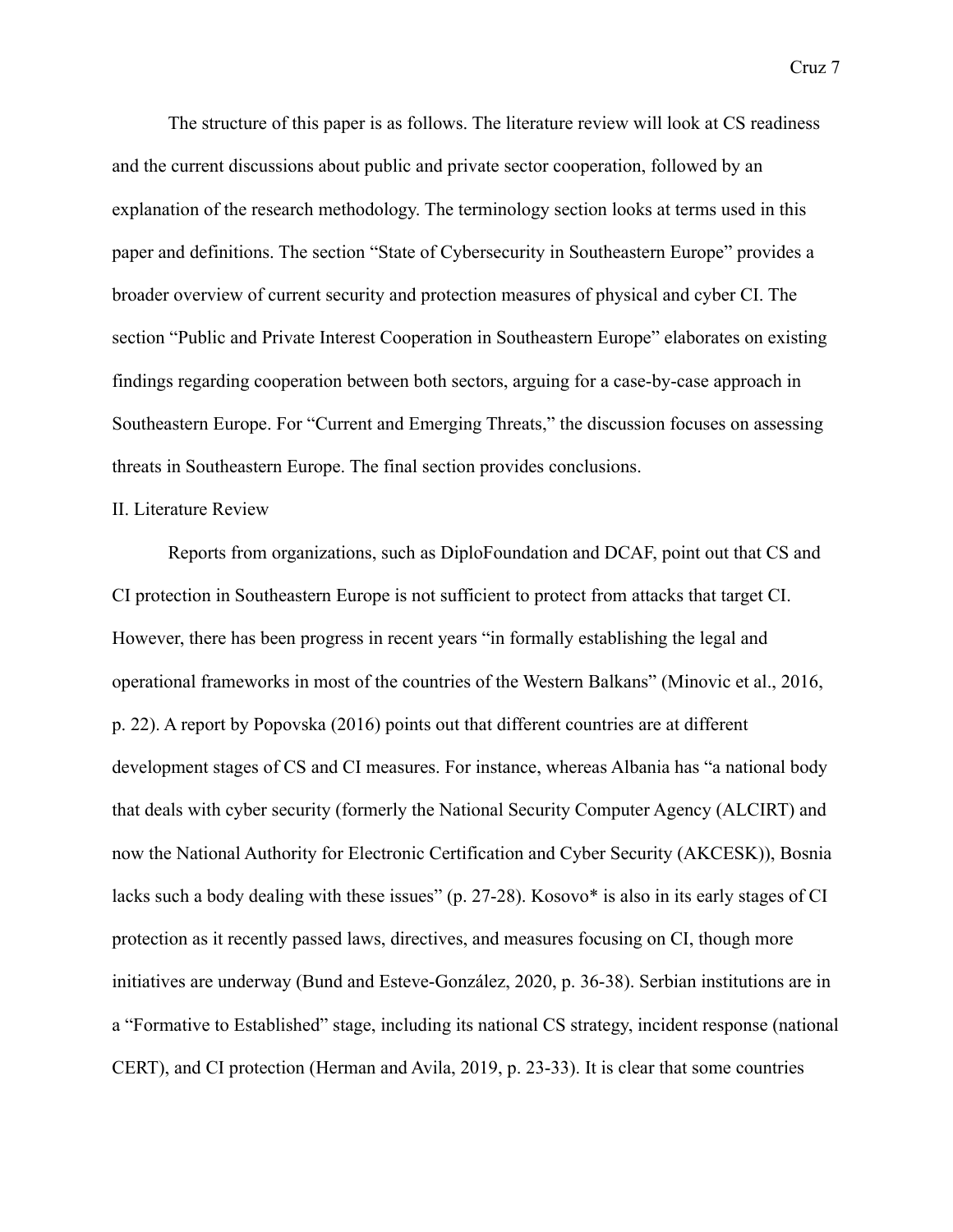have more developed CS and CI strategies, in part due to the lack of funding for CS and CI projects, underinvestment in CI, the lack of newer infrastructure, and the national governments having varying priorities.

In terms of public and private sector collaboration, it is agreed that it will benefit those involved in it. For instance, at national and regional levels, these partnerships allow for "mutual efforts in achieving the optimal level of security on the production, transport and distribution of energy through the [CI] network" (Bardzieva, 2017, p. 78). Others explain that "Cybersecurity involves public-private partnership as highlighted by policy initiatives and public statements on the value of public-private partnerships" (Kruglov et al., 2019, p. 624). In the case of Serbia, the rising "annual gross income of private security companies . . . from €10 million in 2001 to approximately  $\epsilon$ 26 million in 2003 and to  $\epsilon$ 140 million in 2010 (according to official data from the NBS Solvency Centre)" highlights the important role the private sector(s) have in protecting CI (Davidovic et al., 2012, p. 61). The amount of resources the private sector has in comparison to public sectors showcases the importance of public/private partnerships at national and regional levels in order to effectively address CS and CI shortcomings. These discussions are central to the paper, which include how to improve CS in the region and how to make PPP effective. III. Research Methodology

The research methodology of this paper is as follows. Key information comes from academic journals of different parts of the world and reports from organizations that focus on CS, CI, or both. For instance, some sources are from Southeastern European academic journals, institutes, and researchers who are involved in the region. These perspectives are important as these provide important insight into the region's developments on CI. I have also looked at reports from organizations based in Geneva, Switzerland, such as DiploFoundation, which has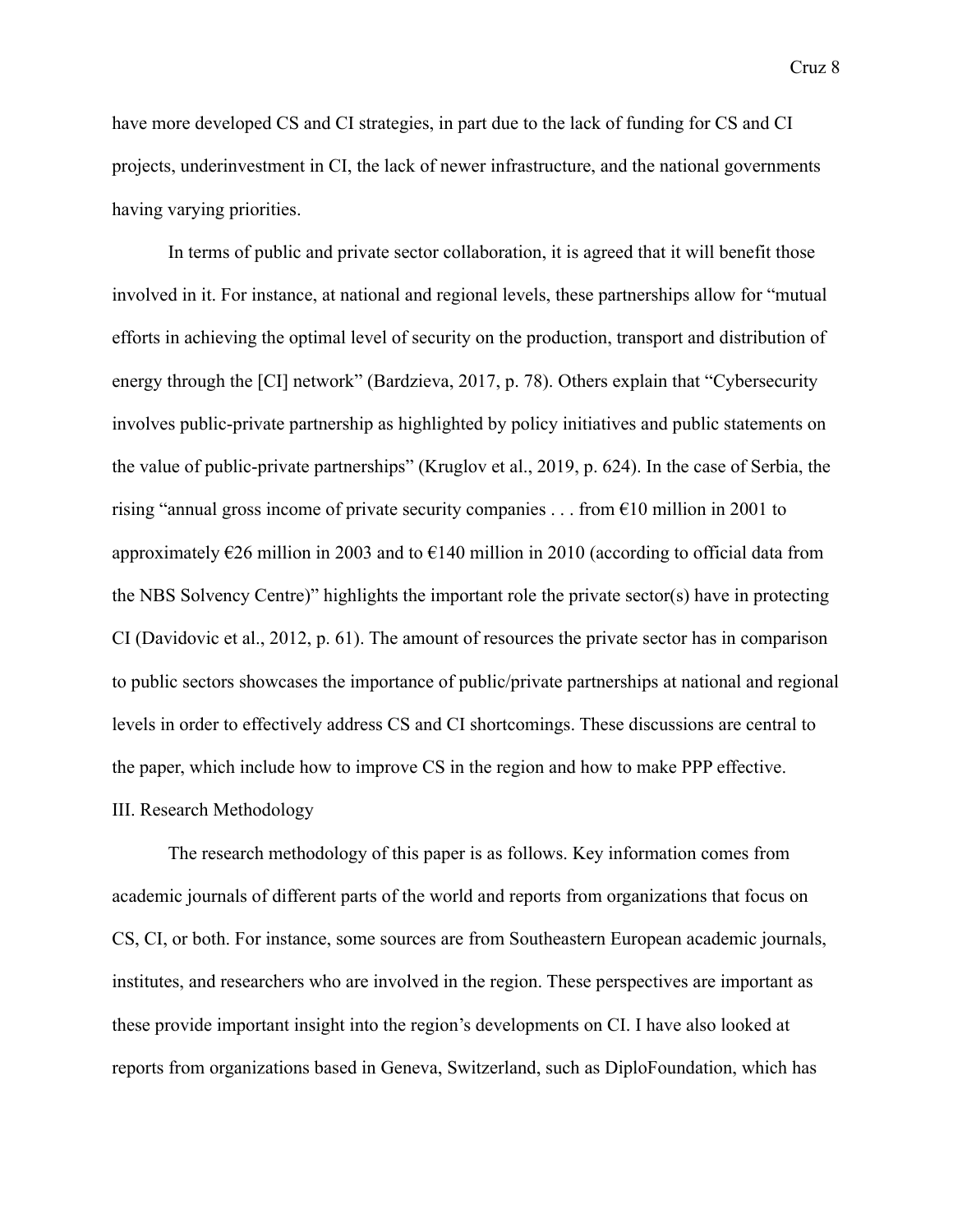released reports on Southeastern Europe CI and regional CS in recent years. I also use academic sources from organizations and institutes in the European Union (EU) and the United Kingdom, including the UK based Oxford Martin School: Global Cyber Security Capacity Centre. Gathering these sources serves to complement and support the research findings and information from experts I interviewed.

Part of the research methodology also included interviews from experts in the field or related fields. These experts are from Geneva based organizations, such as DCAF, DiploFoundation, and the CyberPeace Institute, who provided important context about the general state of CS in Southeastern Europe, insight as to how public and private interests can cooperate, and potential problems to address before such initiatives take place. These experts also suggested additional resources for reference that have been useful for the main points and arguments of the paper. Note that a majority of the data used for this paper is qualitative, and any quantitative references come from sources cited for this project.

In all, the research methodology for this project is focused on obtaining qualitative data as the project looks at the broader implications of CS and CI measures versus the quantitative data specifics of CS. It is these broader implications, outcomes, and avenues of cooperation that are the primary focus. By having sources from different organizations from different locations, it provides for varying perspectives and opinions, all which are important to consider given the emerging challenges that come with securing CI in a world where the digital and physical are becoming increasingly interconnected.

#### IV. Terminology

One of the key terms of this paper is cybersecurity (CS), which encompasses various aspects of protection, security, and adaptability in the digital world. Azmi and Kautsarina (2019)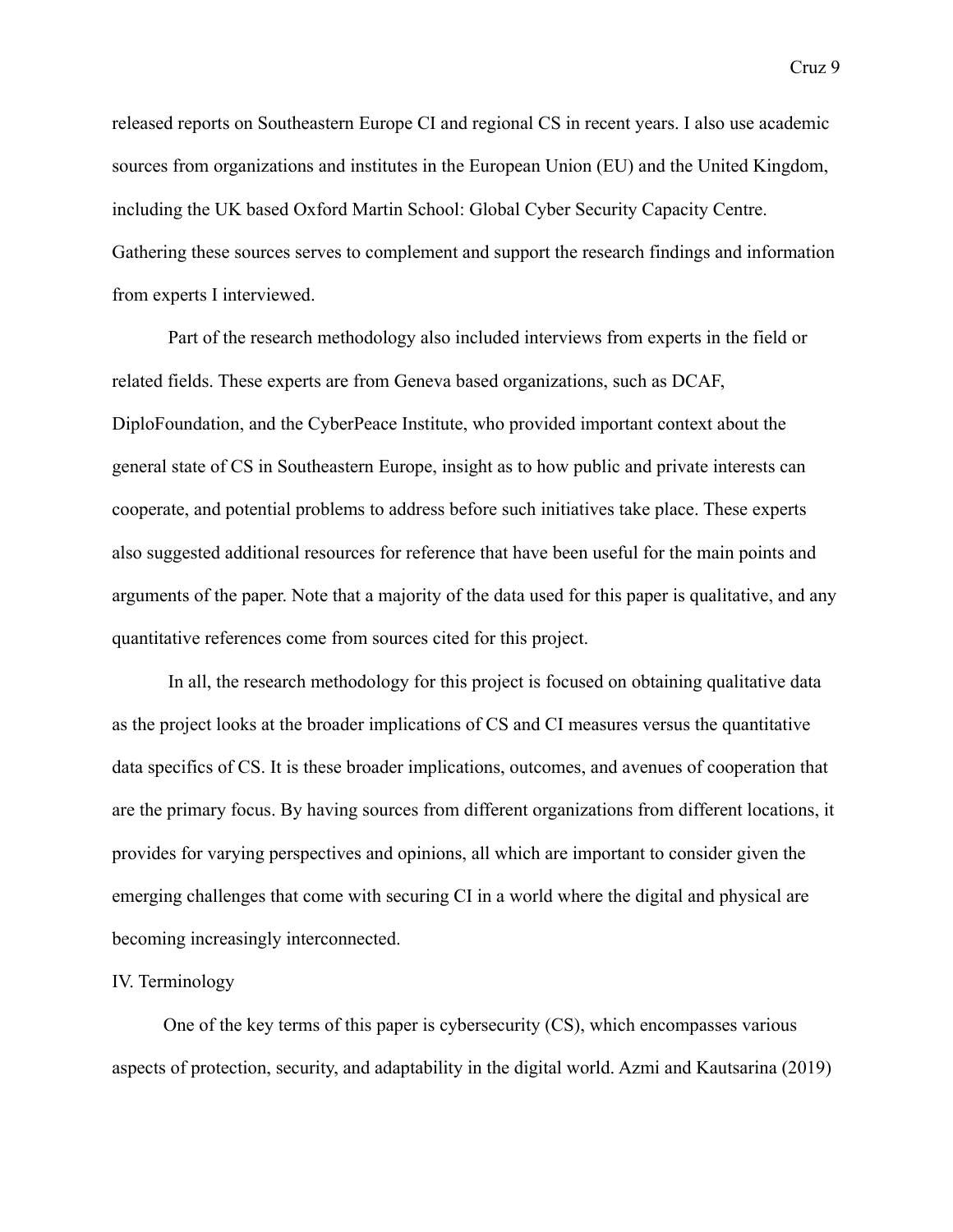explain that "cyber" can be added to "space" and "security" to modify the term's meaning (e.g. "cyber space" and "cyber security") and it can also be used "combined with its corresponding domain," such as cyberspace and cybersecurity (p. 22). In this paper, it will be used as the latter given the interconnectedness of both terms in the context of CI. Additionally, Azmi and Kautsarina (2019) note that the term "cybersecurity" is interchangeably used with "information security" where the former focuses on organization and the latter refers to "collaboration to address issues on security domains in cyberspace" (p. 23). For the purposes of this paper, CS will focus on the latter points of Azmi and Kautsarina's (2019) and in the context of CI protection, though some aspects of "information security" are discussed where relevant. More about this definition and what CI is is explored below.

Critical infrastructure (CI) is another important term. Its definitions can vary depending on the region one considers as definitions have different considerations of what CI is in European, Asian, African, and Asia-Pacific countries (Gallais and Filiol, 2017, p. 65). Definitions also tend to be divided "into two parts. First there is the list of its components; and, second, there are the consequences of its disruption, damage, or destruction" (Gallais and Filiol, 2017, p. 71). It is important to note that these definitions do not always include the "human factor," "intelligence perspective," and "the critical infrastructure environment" (Gallais and Filiol, 2017, p. 72). Definitions of CI can also be vague or non-specific. Such definitions are "open-ended and . . . aimed to contain any infrastructure [where] its malfunction or loss negatively affects the nation [providing] a general idea of what governments understand as critical to their nations" (Harašta, 2018, p. 3). In other words, governments in Southeastern Europe can have different definitions for CI depending on what they perceive as "critical." For the purposes of this paper, CI refers to the essential physical and virtual structures in which their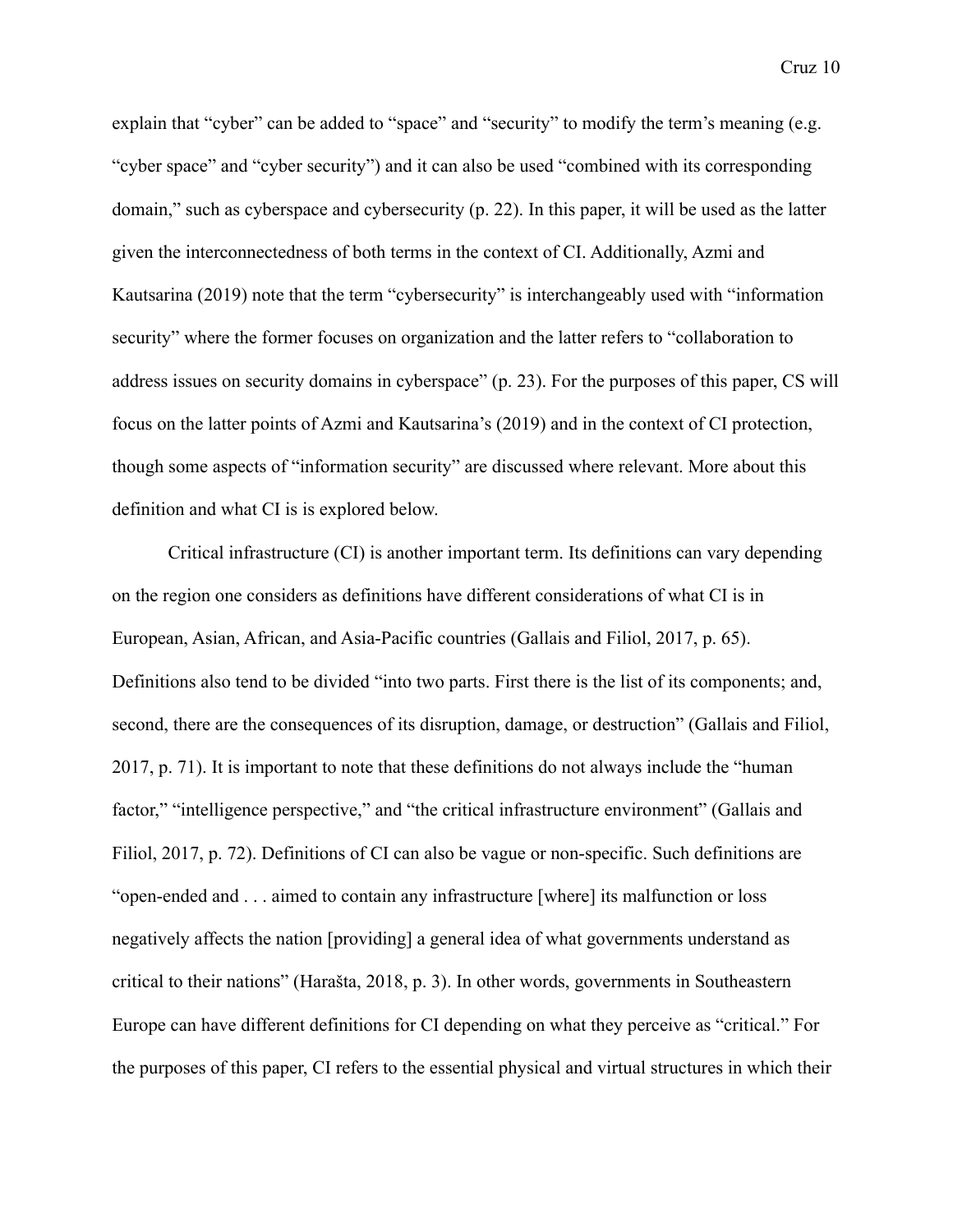security, protection, and functioning are imperative to a state and its society, where disruption, natural or human-caused, will inhibit daily functioning. This definition does not focus on a particular sector as CI can vary from place to place, as pointed out in explanations above.

In this paper, Southeastern Europe refers to the countries of Albania, Bosnia-Herzegovina (or Bosnia), Croatia, Kosovo\*, Montenegro, North Macedonia, and Serbia. While some reports use "Western Balkans," this term does not encompass the full region, hence the use of "Southeastern Europe." This paper will mainly include information from Serbia given its role as the dominant economy of the region, though information and developments from neighboring countries will be included where relevant for comparison and insight into different security strategies.

#### V. State of Cybersecurity in Southeastern Europe

The state of CS in Southeastern Europe is still in developing stages. Some countries have laws targeting cyber crime and data protection, while others lack a concrete national agency dealing with these issues. This section will provide a more detailed insight into the CS laws, national and regional entities, and measures that are present or lacking in the region, using reports from various organizations as a reference point, interviews with experts, and examples from countries in the region. The country examples are Albania, Bosnia Herzegovina, Croatia, and Serbia. I selected these countries given that Albania is in the process of EU membership, Bosnia is not in the EU, Croatia is an integrated EU member, and Serbia is a regional economic power. These countries also have varying progress on cybersecurity and CI protection, which will serve to make comparisons among these countries and the region.

Abania's CS readiness and CI protection includes several laws and a designated national agency, AKCESK (formerly ALCIRT). These laws include "Law No. 9918, dated 19.05.2008,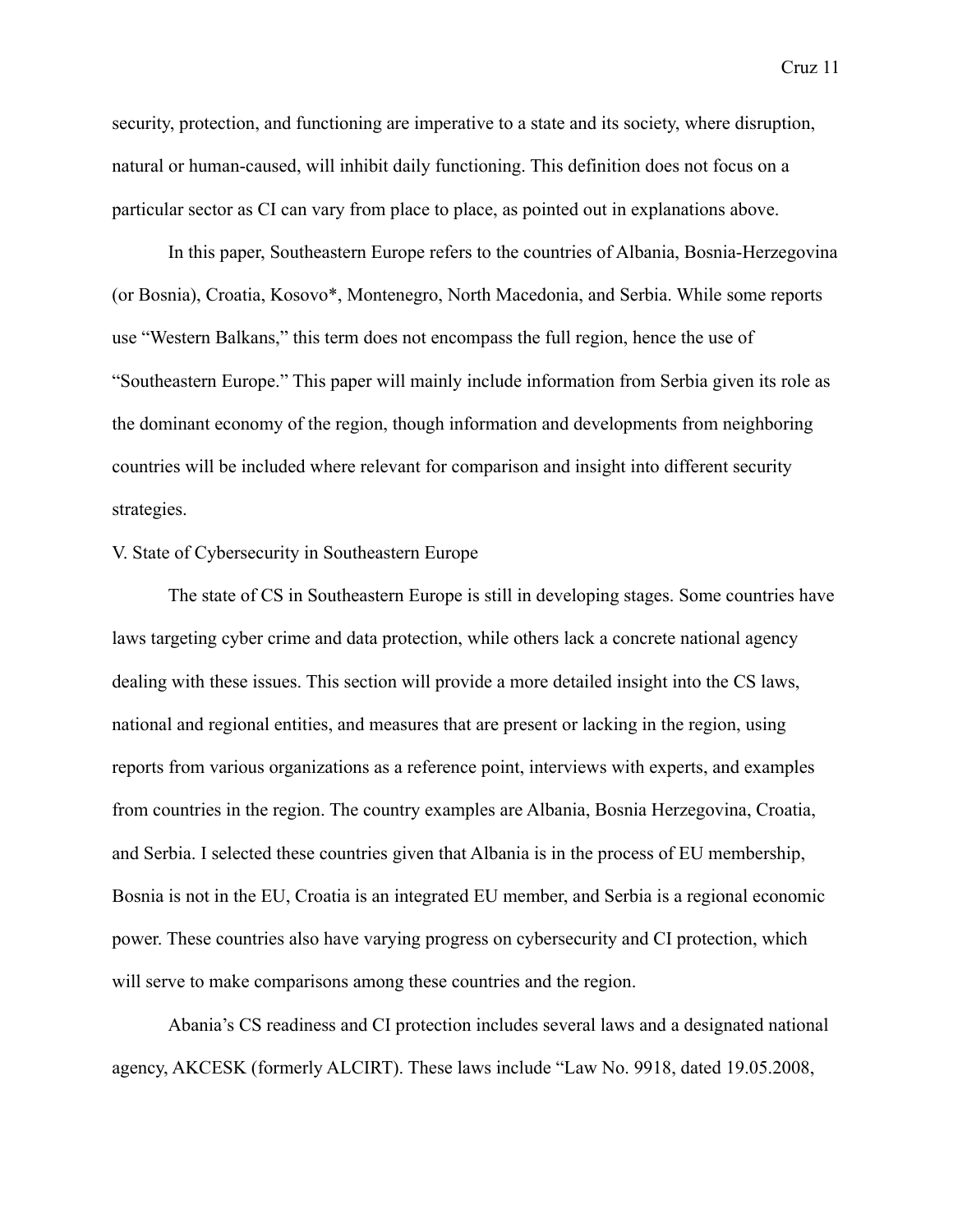"On Electronic Communications in the Republic of Albania", as amended; Law No. 9887, dated 10.03.2008, "On protection of personal data", as amended; Law No. 2/2017 "On Cybersecurity" (2017)" (DCAF, 2021, p. 4). These laws are meant to create a "safer, more reliable and more sustainable cyberspace for citizens, business and government in support of economic and social development" (DCAF, 2021, p. 5). This work dates to 2008 when Albania began its "National Cross-cutting Strategy on Information Security (2008-2013) strategy [prioritizing CS and] the creation of ALCIRT as the national institution for response to cyber-incidents" (Minovic et al., 2016, p. 15). As a NATO member, Albania has also signed the Memorandum of Understanding (MoU) (Minovic et al., 2016, p. 16). Furthermore, the country has adopted a new CS strategy for 2020-2025 addressing CI protection in the financial, health, energy, and transport sectors (Decision No. 1084., 2020, p. 1484-1488). These action steps highlight the emerging challenges of CS in the 21st century and the need to address them as soon as possible. Albania's case demonstrates the ever increasing priority these issues will need and how Albanian authorities are targeting these issues.

Bosnia-Herzegovina's institutions handling CS and CI include the "Ministry of Communications and Transport of Bosnia and Herzegovina; Ministry of Security in Bosnia and Herzegovina; Federal Ministry of Transport and Communications at Federal level; and Ministry for Scientific-Technological Development, Higher Education and Information Society of Republika Srpska" (DCAF, 2021, p. 9). There are laws dealing with different aspects of CS, such as the "Law on Communications (2006); Law on Electronic Signature (2006); Law on Electronic Business Transactions (2007)", though overall, there is a lack of a comprehensive approach and cooperation (DCAF, 2021, p. 9). This means that there is little information sharing between the agencies and the laws are not adequately enforced. At the entity level, there is the "Department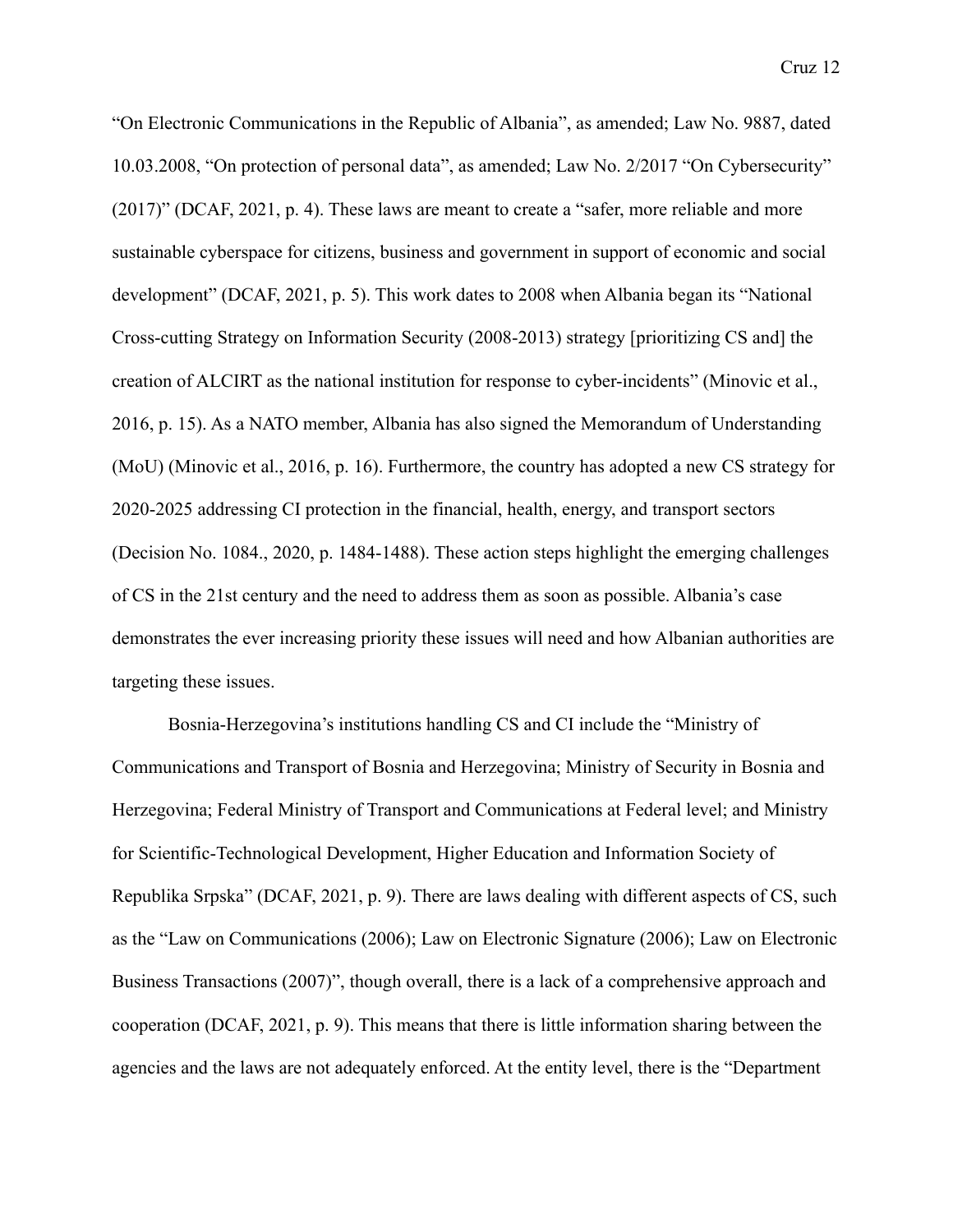for Information Security within the Agency for Information Society of the Republika Srpska" unit focusing on "computer security incidents and to supervise implementation of standards and measures of information security" with little information about the other entities (Minovic et al., 2016, p. 17). The Bosnian CS and CI protection framework is in its early stages, and there is a notable lack of cooperation between the national organizations and regional entities that is hindering crucial progress on this front, putting Bosnian CS and CI in a vulnerable position.

As a EU member, Croatia has adopted the EU framework on CS as part of its membership, making its laws and regulations "compatible with the EU regulation" (Minovic et al., 2016, p. 17). The country has its "government CERT called ZSIS-CERT, situated in the Information Systems Security Bureau (ISBB) [which oversees] technical areas of information security of [Croatian] state bodies" (Minovic et al., 2016, p. 17). These measures show a high level of priority on addressing CS issues, which, in collaboration with the EU, gives Croatia an advantage. There is also a National Cyber Security Strategy, adopted in 2015, which aims for "a balanced and coordinated response of various institutions representing all the sectors of society to the security threats in modern-day cyberspace" (Minovic et al., 2016, p. 18). Overall, there is a high level of CS readiness in the country, which, if maintained, places Croatia in a strong position on CS and CI protection measures. Croatia being a part of the EU also gives it a way to receive additional assistance or advice on CS and CI measures.

Serbia is the regional economic power in the region, and its role is important when it comes to CS and CI measures. It has taken steps to address CS and CI concerns, such as establishing "legal and institutional framework . . . based on the Law on Information Security [of] 2016" (Minovic et al., 2016, p. 21). Serbia also has a "National CERT hosted by the Regulatory Agency for Electronic Communications and Postal Services (RATEL)" (DCAF,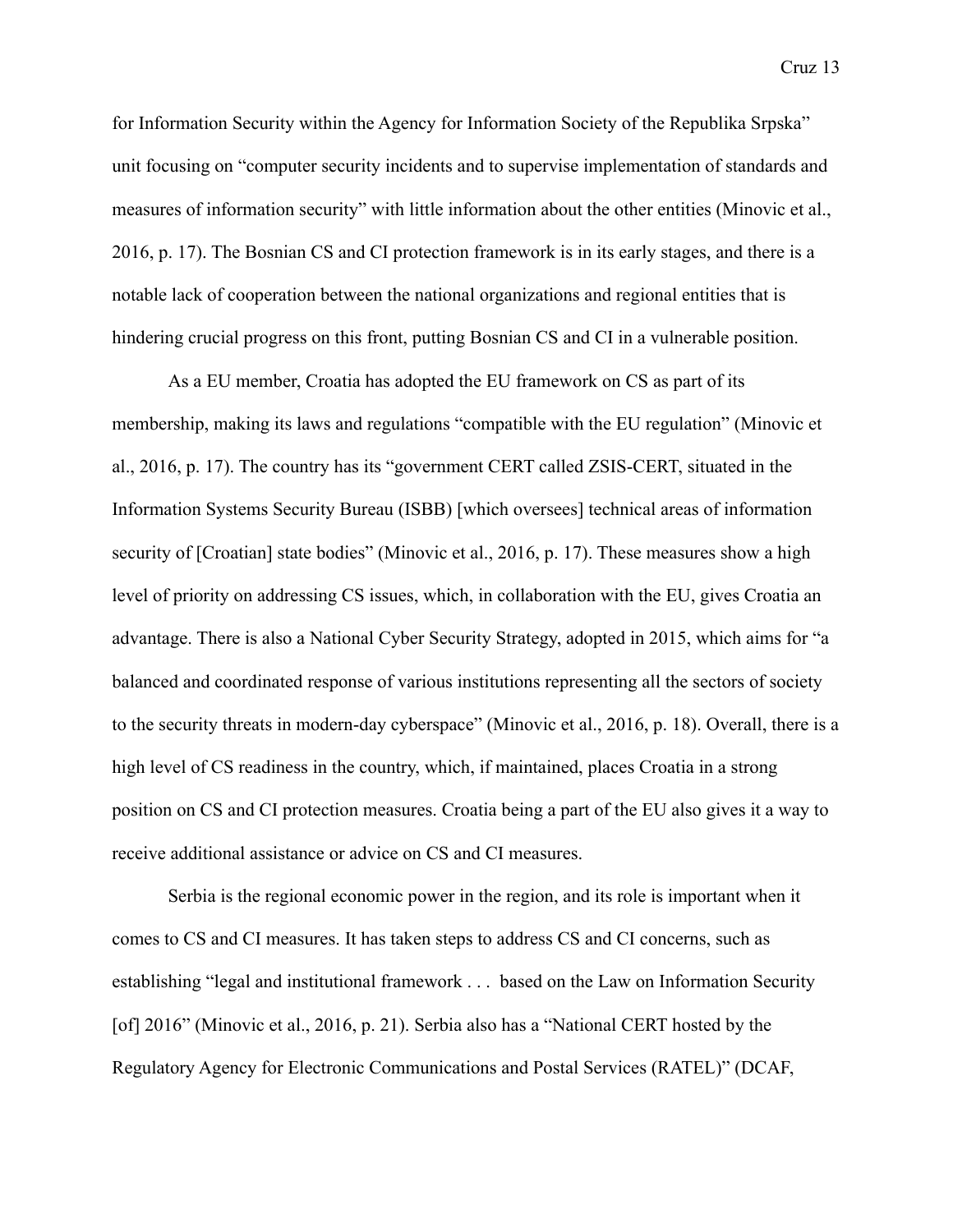2021, p. 29). The goals of these measures include "enhanced operations of [important ICT systems]; information security; increased capacities . . . against high-tech crime; [based on] cooperation between the public and private sector, NGOs, the academic community and other actors" (DCAF, 2021, p. 30). Signaling public and private sector partnerships (PPP) as part of its goals is an important step towards general CS and CI measures as it can facilitate the sharing of information, databases, and cooperation where necessary. Serbia also has a "formative to established" CI protection capacity given its "[2018] Law on Critical Infrastructures, which [identifies several] national critical sectors" (Herman and Avila, 2019, p. 30). Note that Serbia is also in talks to obtain EU membership, meaning that these action steps outlined above are essential to fulfill. For instance, in 2019, it amended "the Law on Information Security" to include provisions of EU laws, essential to maintaining uniformity with the standards outlined by the EU (Herman and Avila, 2019, p. 30). In all, Serbia is taking the steps to update and improve CS and CI measures necessary for the well-being of the country's CS and CI. EU membership would also introduce Serbia to additional resources similar to other member countries.

CS and CI in Southeastern Europe is in need of greater prioritization. Dr. Vladimir Radunovic, Director of cybersecurity and e-diplomacy projects at DiploFoundation, explained that there is an awareness that CS and CI issues are becoming important in the region, but at a practical level, these are not developed (Radunovic, 2021). There is also no clear understanding of what is CI, CS, and telecommunications in part because there are no uniform definitions (Radunovic, 2021). Dr. Franziska Klopfer, Principle Programme Manager in the Europe and Central Asia Division of DCAF, adds that countries have different categorizations of what is CI, some have laws but are undefined, and it is important to consider what are CI components in each country (Klopfer, 2021). Junior Researcher Marija Pavlovic also adds that Southeastern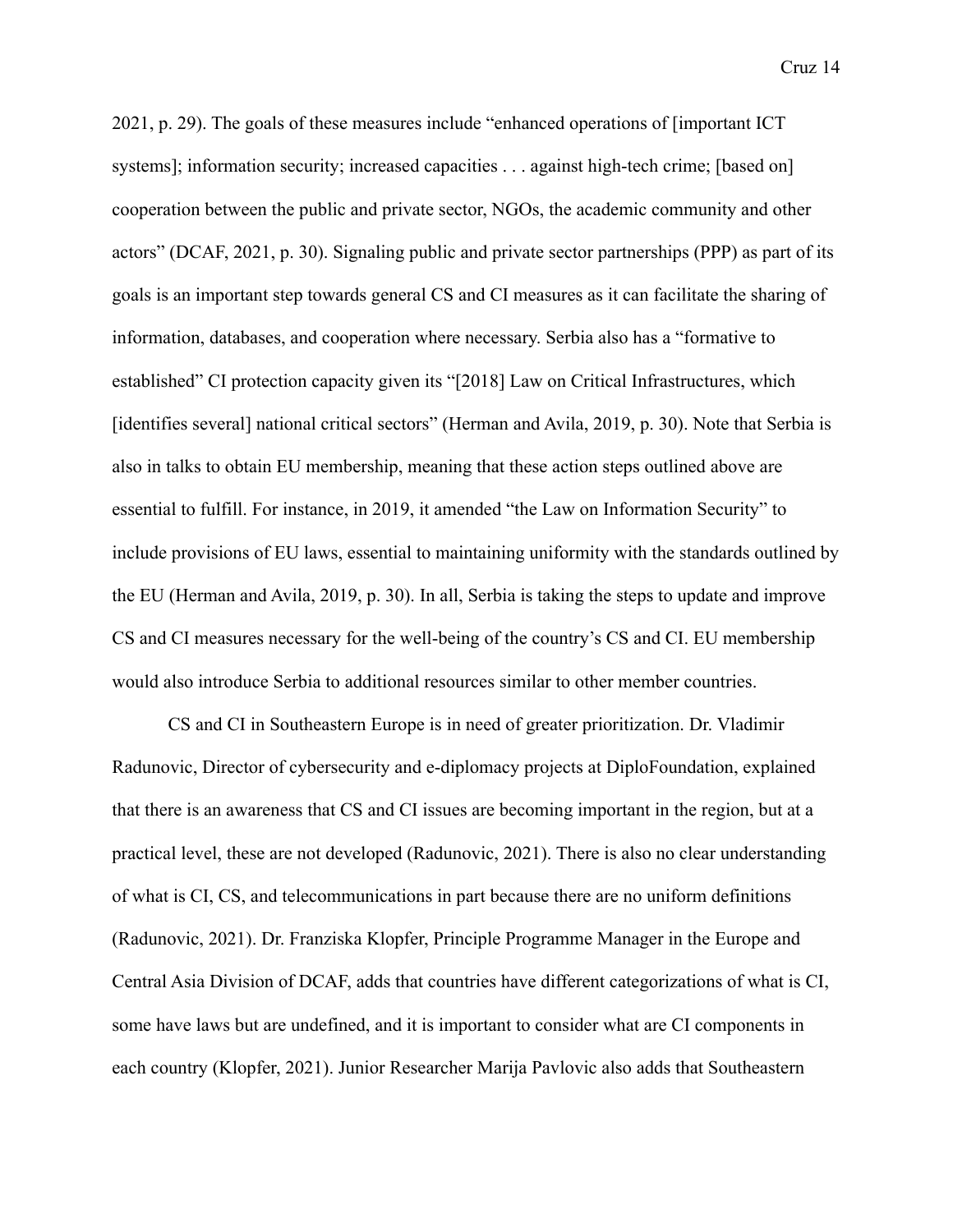European countries have a case-by-case development, with some still lacking measures and others working on implementing measures (Pavlovic, 2021). CS and CI in Southeastern Europe points to a lack of clarity in some countries, firm goals in others, some PPPs, and national/regional agencies in countries present but not operating to their full potential. This is where the role of PPP becomes key in improving the state of CS and CI in the region in conjunction with national governments and relevant actors.

#### VI. Public and Private Sector Cooperation in Southeastern Europe

PPP can help improve the state of CS and CI in the region. How this will look like in each country varies, which is why I argue for a case-by-case approach in the region. The next section will provide an overview of PPP, its aspects, how exactly it benefits the actors involved, and will elaborate on the argument presented, using Serbia as an example of how its PPP will be, how these should be developed, and how the Serbian government can assist these efforts.

Public and private interest cooperation (also public private partnerships (PPP)) is generally seen as beneficial. In this context, PPP involves public and private sectors collaborating on a given project/topic (or several)in order to improve CS and CI. Roxana Radu, research associate at the Geneva-based CyberPeace Institute, explained that in general, everyone has a responsibility and collective action in these sectors; the public sector has an interest to protect, and the government has a role of responding to these needs with the help of the private sector (Radu, 2021). In addition, there must be a cyber resilience framework in a given country by the government, though in some cases, governments impose more control of the process, must meet a set government criteria, and in other cases, delegate this work to the private sector companies (Radu, 2021). This is important given that the public sector "is the owner of some part of the critical infrastructure systems or communication systems which is usually managed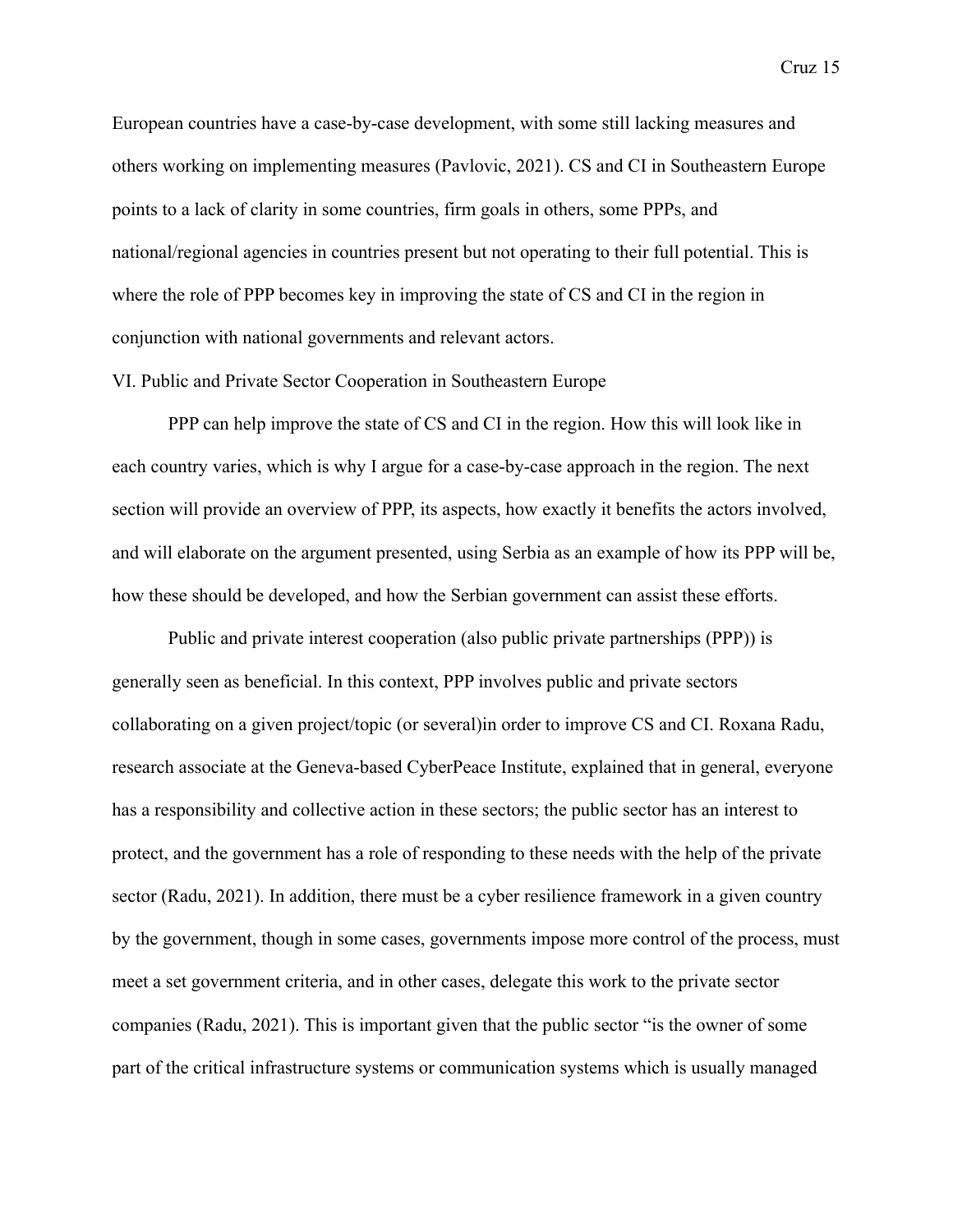by private operators" (Limba, 2017, p. 561). Note that different private sectors may be better prepared than others as is the case in Serbia; the energy, finance, and health sectors are more prepared (Radunovic, 2021). PPP in Southeastern Europe will become increasingly important given the degree of interdependence of CI and the different sectors, which can also happen across borders.

My argument calls for tailored PPP approaches that consider a country's context in order to better meet its needs. Here, the "country's context" refers to: the public and private sectors of a country, what is designated as CI (to help better understand how PPP are shaped), existing PPP, the role of a country's government, followed by an analysis of these points. When these factors are considered, it allows for more meaningful and concrete PPP that benefit CS and CI measures, thus benefiting the broader population and state of CS. I then propose the creation of an organization focused on CS and CI needs, composed of Southeastern European countries, overseeing these efforts with member states then implementing CS and CI measures as relevant to their situation(s).

The following paragraphs will look at the public/private sectors in Serbia and national government roles. In Serbia, the public sectors are headed by the Ministry of Public Communication, the Office for IT and E-Government, and the national CERT; the private sectors are headed by companies such as Microsoft, IBM, and McAfee (Radunovic, 2021; Pavlovic, 2021). Some of the general sectors in Serbia include energy, finance, government, health, telecommunications, with private companies having a major role in these sectors (Radunovic, 2021). Note that there is also not enough information about all the companies in the private sector and information sharing with the public sector (Klopfer, 2021). These sectors are mainly private-led, and they hold much responsibility for CS and CI measures, which makes their role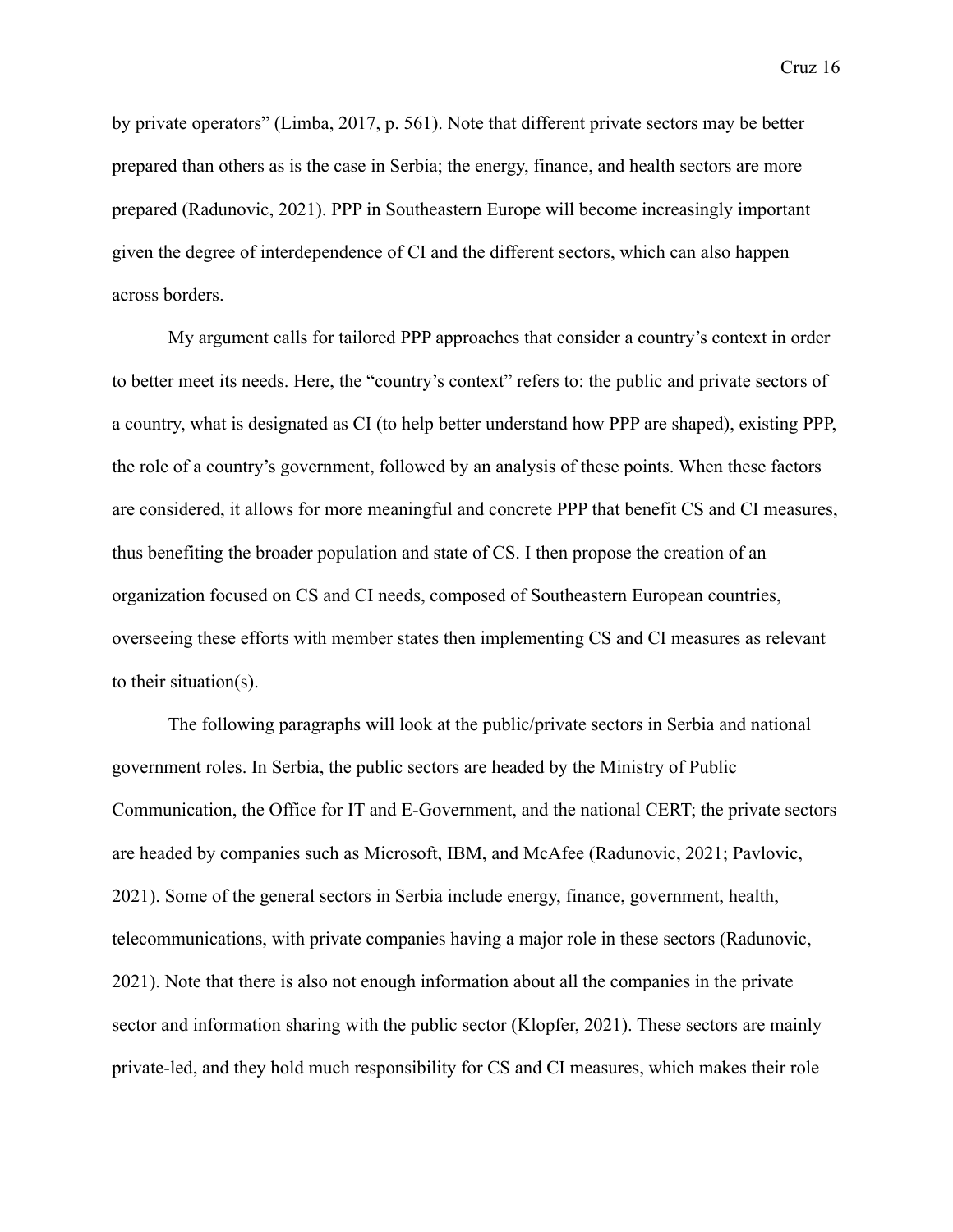essential in promoting CI protection and reinforcing CS. Given the different sectors of the country, PPP in Serbia must focus on existing partnerships and build on these in order to develop new partnerships, such as ensuring information security with Microsoft's data servers and controlled data access.

There are some variations as to how CI is approached and designated. In EU countries, "it is obligatory to determine the supranational CI (on the European level). From the national level upwards, the system stays similar – in most cases it is the national, regional, or local level" [however] "there is a significant difference in the terminology used in individual countries [for CI]" (Novotny et al., 2016, p. 167). While there are key CI sectors in Serbia, not everything is defined. The country is still working to set concrete definitions of CI given that there is no single authority that delegates what is CI (Radunovic, 2021). This puts Serbia in a vulnerable position where the lack of clarity of what is CI becomes an issue in the face of threats. Several countries in the region face similar issues, though Serbia is better positioned to handle them given the existence of institutions that can take on these roles. In North Macedonia, its strategy involves the creation of an agency dealing with computer incidents (MKD-CIRT) and the need to clearly define CI "taking into account the various actors' specific roles in the cyber domain – from individuals to organizations and states" to attract private economic actors (Tasevski, 2015, p. 3-4). These situations in Southeastern Europe further call for country-by-country approaches where each country can assess its needs and implement strategies accordingly: partnerships in North Macedonia are likely to differ from those in Serbia.

Serbia has developed important PPP in the past years. One partnership involves Microsoft, in which the company partnered with the National Ministry to create a data center in Serbia on the Microsoft platform, considered one of the largest PPP in the region (Pavlovic,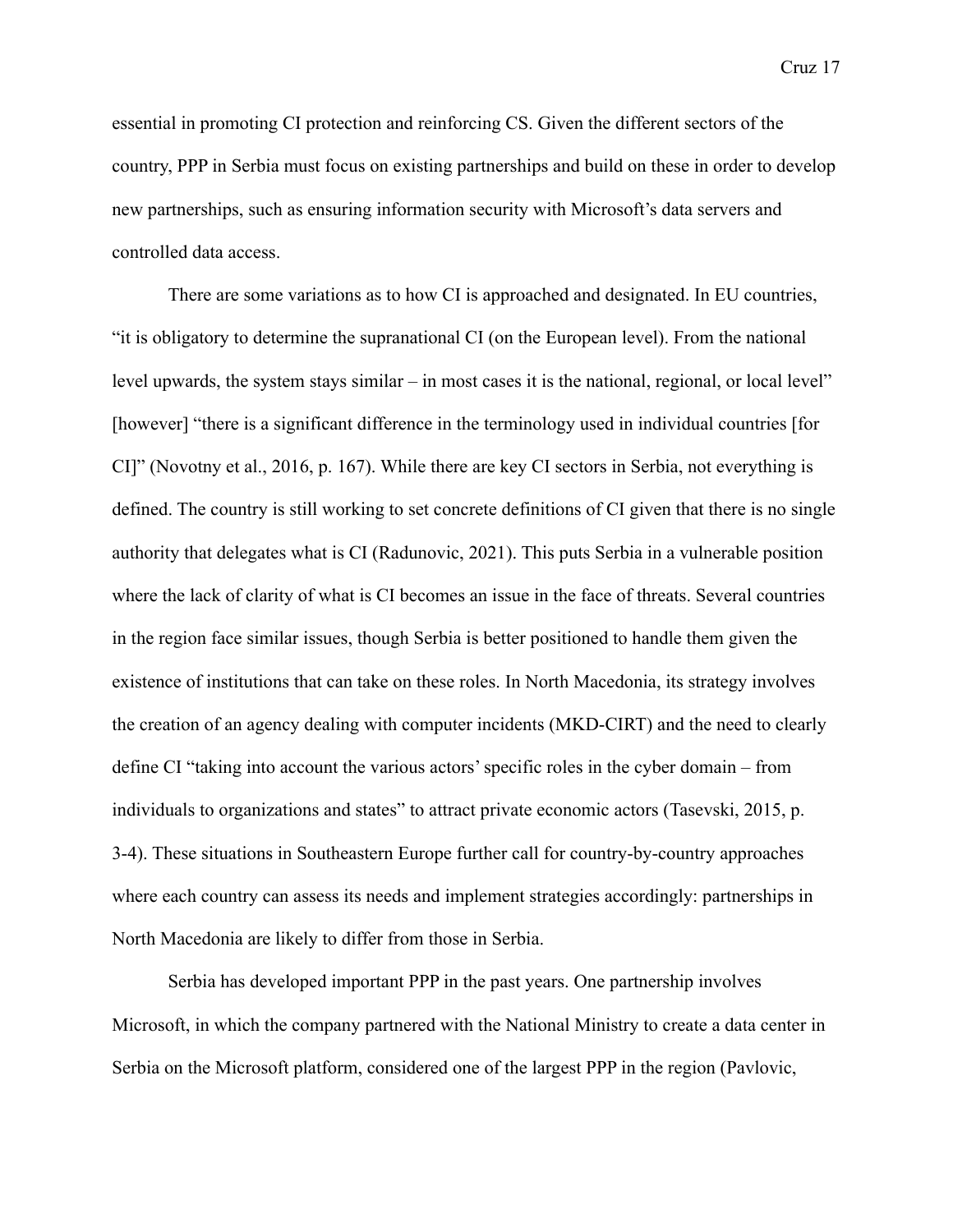2021). The partnership involves cooperation on several key fronts, such as e-government, IT office, information storing, and AI development (Pavlovic, 2021). This has been an important partnership for the country as it involves the vast resources of the private sector being used to create such initiatives. Another important partnership for Serbia and the region is the "Petnica Group," involving the "OSCE Mission to Serbia, DiploFoundation and [DCAF partnering with] the Petnica Science Centre and organized a coordination meeting of key public and private stakeholders in the field of cyber security," therefore making it a broader regional partnership (Rizmal, 2018, p. 41). The group also places an emphasis on policy making in Serbia, "[acting] as a bridge between the technical community and policy decision makers [and] fostering a platform for reaching proposals for joint solutions" (Rizmal, 2018, p. 42). Despite these partnerships, there is still room for improvement. There must be more ways to involve the public and private sector outside of these initiatives for trust building, cooperation, and each private actor should have a system/action plan (Klopfer, 2021). For the case of Microsoft and IBM, it would be having contingency plans in case of emergency and ways they can notify their public sector partners, the national ministry, and the general public about CS and CI developments.

The national government's involvement in PPP is also key in fostering collaborations and maintaining current partnerships. In the region, governments can set up formal working groups, become more open to policy shaping, open dialogue to stakeholders, and improve current PPP to increase trust (Radunovic, 2021). Governments must also be willing to participate in taking these action steps, relocate resources for the project, implement laws, and stray away from the notion that CS is only a national security problem (Pavlovic, 2021). For Serbia, continuing further investments into PPP, whether it is the public or private sector, is also key to the country's overall advancements on CS and CI. One case study notes that private companies make their investment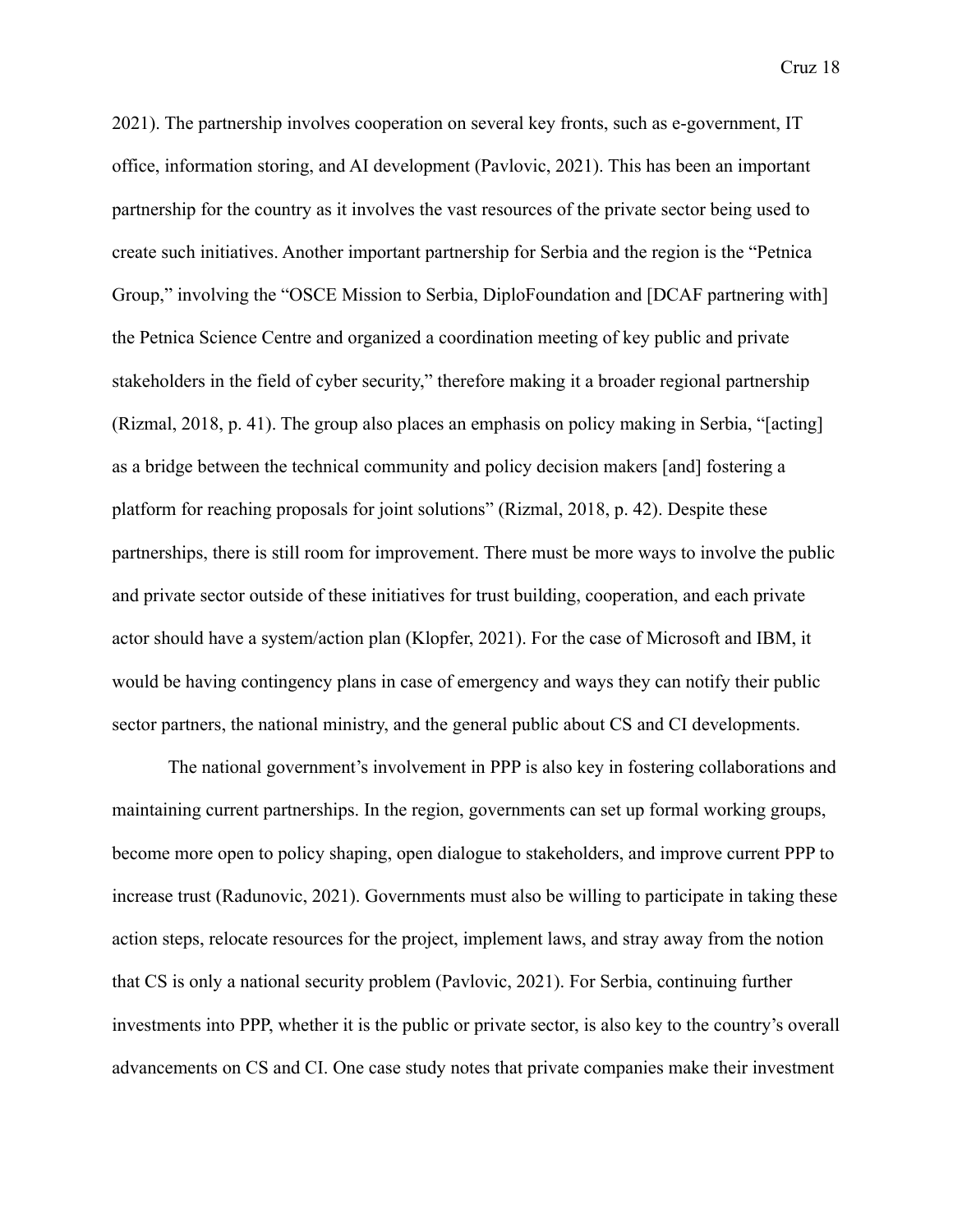decisions based on cost-benefits, cost-savings (or avoidance), and for CS measures, these investments are made to avoid security breaches, creating a situation where companies underinvest in CS (Gordon et al., 2014, p. 80-81). It then puts the private actors involved and their supply chains in a vulnerable position where an issue at one point can cascade to another and in some cases, greatly affect the private actor itself. How this happens depends on the number of PPP in a country and the relationship between the public and private sector. In cases where the relationship between these sectors is poor or there is low communication and information sharing, more CS and CI vulnerabilities are likely.

Anne-Marie Buzatu, Vice President & Chief Operations Officer at the ICT4Peace Foundation, adds that one way for governments to encourage private actors to implement action plans, as pointed out by Klopfer (2021), is to have standards and requirements in contracts and improve regulatory efforts (Buzatu, 2021). This task is easier with domestic companies, and in the Serbian context, Microsoft and IBM are external private companies, making external actors comply with local Serbian laws and regulations a challenge. Given that the public sector holds much control over the key CI sectors and CS, the national government relies on the private sector and works with it towards a cyber-resilience framework (Radu, 2021). These measures are becoming more important in an increasingly interconnected world where the failure of one link spells trouble for another or for an entire sector, and Serbia is no exception, and its partnerships with organizations outside the country and national organizations for PPP highlight this.

The points above highlight the need for context-based approaches. Each country's public and private sectors differ, are defined differently, each country has different forms of PPP with different companies, and each government will have different strategies to address CS and CI. As pointed out in Novotny et al. (2016), there are no unitary strategies, even in the EU, much less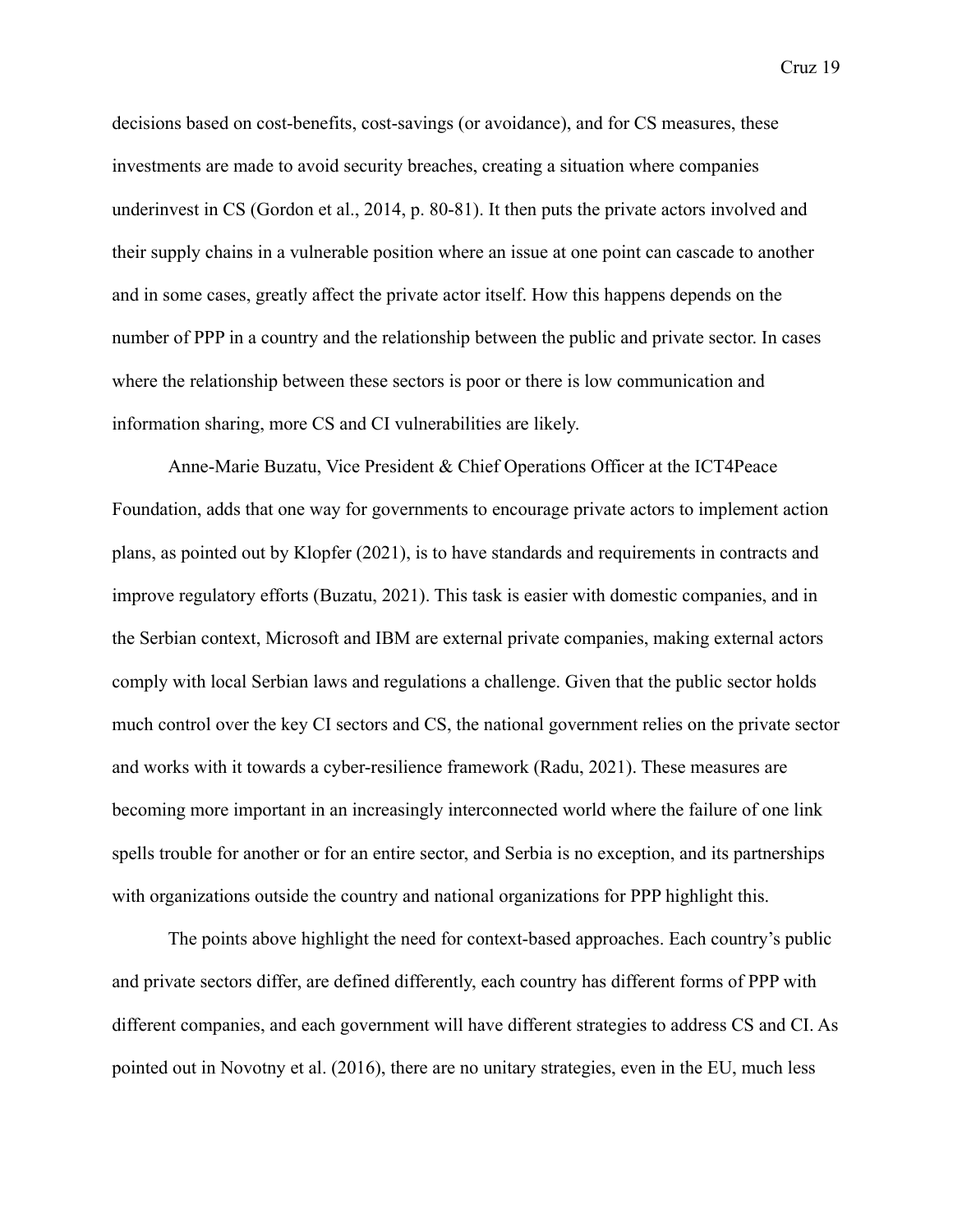outside of it (p. 167). Croatian approaches to CS and CI along with the development of these institutions is different from that of France, Romania, and/or Germany. Novotny's et al. (2016) case-by-case approach considers the following information when assessing strategies for a country: what is the criticality of each sector, the impact of its disruption on society, impact of its disruption on other sectors or sub-sectors, and risk assessment (p. 167-168). For this to happen, there must be a regional organization overseeing these efforts at a national level, similar to the Regional Cooperation Council group, though focused on CS and CI. Henry (2010) proposed an international organization "composed of [IT] security representatives from each signatory state, and to task the organization with coordinating and collaborating joint security measures with states and industries" (p. 17). A similar approach can be taken in Southeastern Europe where there are representatives from the region's countries that report to their respective countries and implement CS and CI measures for their country.

This organization is to be headed by a combination of regional experts and outside experts to provide a variety of perspectives. Each country has its representative(s), which serve as advisers to their national governments and other entities, such as public/private sectors. Note that the broader organization simply serves to provide guidance, information sharing, and guiding cooperation between countries where applicable. For instance, it provides questions such as those proposed by Novotny et al. (2016) for individual country representatives and their governments to use to assess their CS and CI needs. In addition to points made by by Novotny et al. (2016), the organization must also consider the disruption impact (structural, social, economic, political) as a result of cyber attacks, data breaches, or ransomware, how other sectors or sub-sectors are affected (their interdependence), costs of CS/CI investments vs. costs of attacks, and risk assessments on a country's critical sectors. This also helps governments in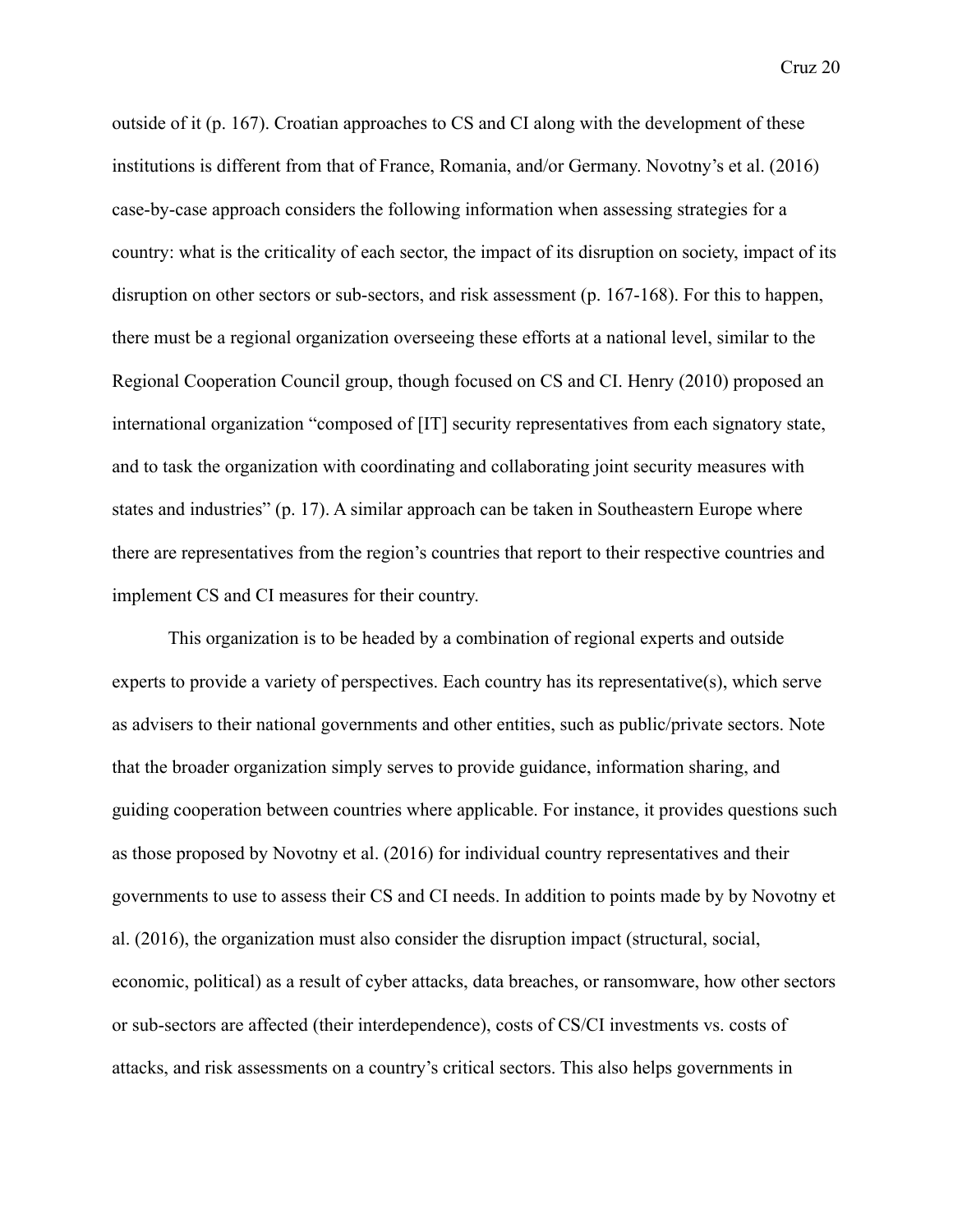Southeastern Europe assess current and potential CI sectors in light of emerging CS threats and CS measures. With these criteria combined, this organization is likely to be more successful rather than having too broad of a focus and not providing a place for discussions.

#### VII. Current and Emerging Threats

Currently, Southeastern Europe faces different threats, which will evolve in the coming years. During the current period of a global health crisis, cyber threats have gone up in the region. For example, "all Western Balkan national CERTs have reported an increase of phishing attacks [on] individuals . . . the health care sector [particularly government healthcare agencies] e-commerce and e-businesses" (Achten, 2021, p. 4). Radunovic (2021) adds that the government and health sectors can be vulnerable to personal data breaches. In Serbia, these threats are similar as they include cyberattack exploitation, a high degree of disinformation, and ransomware (Pavlovic, 2021). Moreover, human factors are also a key vulnerability where there are people working on CI projects but lack security awareness/knowledge, software/hardware is not updated, and the government not prioritizing CS and CI (Pavlovic, 2021). This can result in personal data and other infrastructures being susceptible to attacks. One case of a cyber attack happened in the Serbian city of Novi Sad where the institution's information was encrypted, thus leaving people unable to use its services (Pavlovic, 2021).

Note that Serbia is also participating in China's Belt and Road initiative, involving various projects that are "interdependent directly or indirectly [meaning that] serious problems in one vital CI [sector] . . . could cause serial interruptions in linked [project structures in Serbia and in the region]" (Todorovic, 2018, p. 254). The high level of interlinkage in the region is also another area of potential threats that actors with malicious intent can exploit, which calls for greater attention to national and regional CS and CI. There is also the lack of cooperation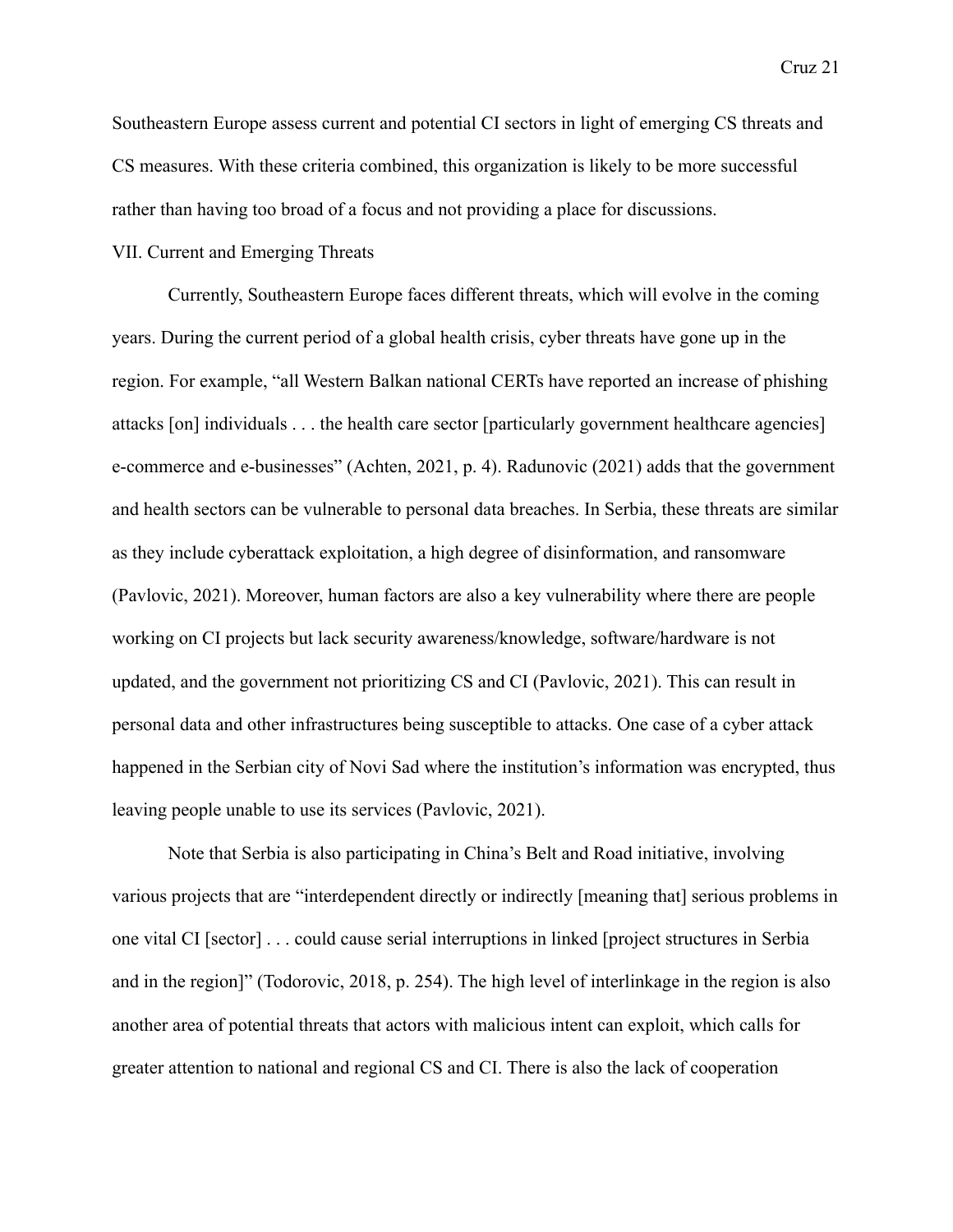between institutions that will pose a problem. In the EU, several countries have various national authorities "pursuing fragmented policies [with] significant lack of cooperation between national governments and EU institutions [setting up coordinated emergency responses] to potential threats [despite] interdependent . . . cross-border [CI]" (Gaiser, 2018, p. 50-51). This lack of cooperation is also a vulnerability for non-EU members in the region given the interdependence of infrastructure, making domestic and transnational cooperation essential. Lastly, the protection o f election infrastructure, a key infrastructure in countries around the world, is not being prioritized enough in Southeastern Europe. There have been notable attacks on election infrastructure, as seen in the United States, Western Europe, and North Macedonia, affecting the integrity of these systems, how people view them, and to varying extents, the functioning of their respective governments. However, these trends are slowly changing around the world as more countries begin to prioritize election infrastructure as critical (Radu, 2021). With this in mind, national governments in Southeastern Europe will also need to incorporate election infrastructure as part of CS and CI strategies. In general, current potential threats to the region include cyberattacks such as phishing, ransomware, data vulnerability and breaches, disinformation, lack of knowledge on CS, CI, the digital world, and lack of cooperation, threats which will evolve over time.

To mitigate these risks, countries in Southeastern Europe have adapted awareness raising via "informational materials," public warnings along with country CERTs launching "education aimed at young professionals in order to increase expertise in the region, and technical capacity-building training of CERT staff" in the domestic context (Achten, 2021, p. 4-6). These serve as ways to increase awareness of the threats the region's countries are facing. CS and CI PPP in the region are also another way to mitigate risks, both serving as initial steps in increasing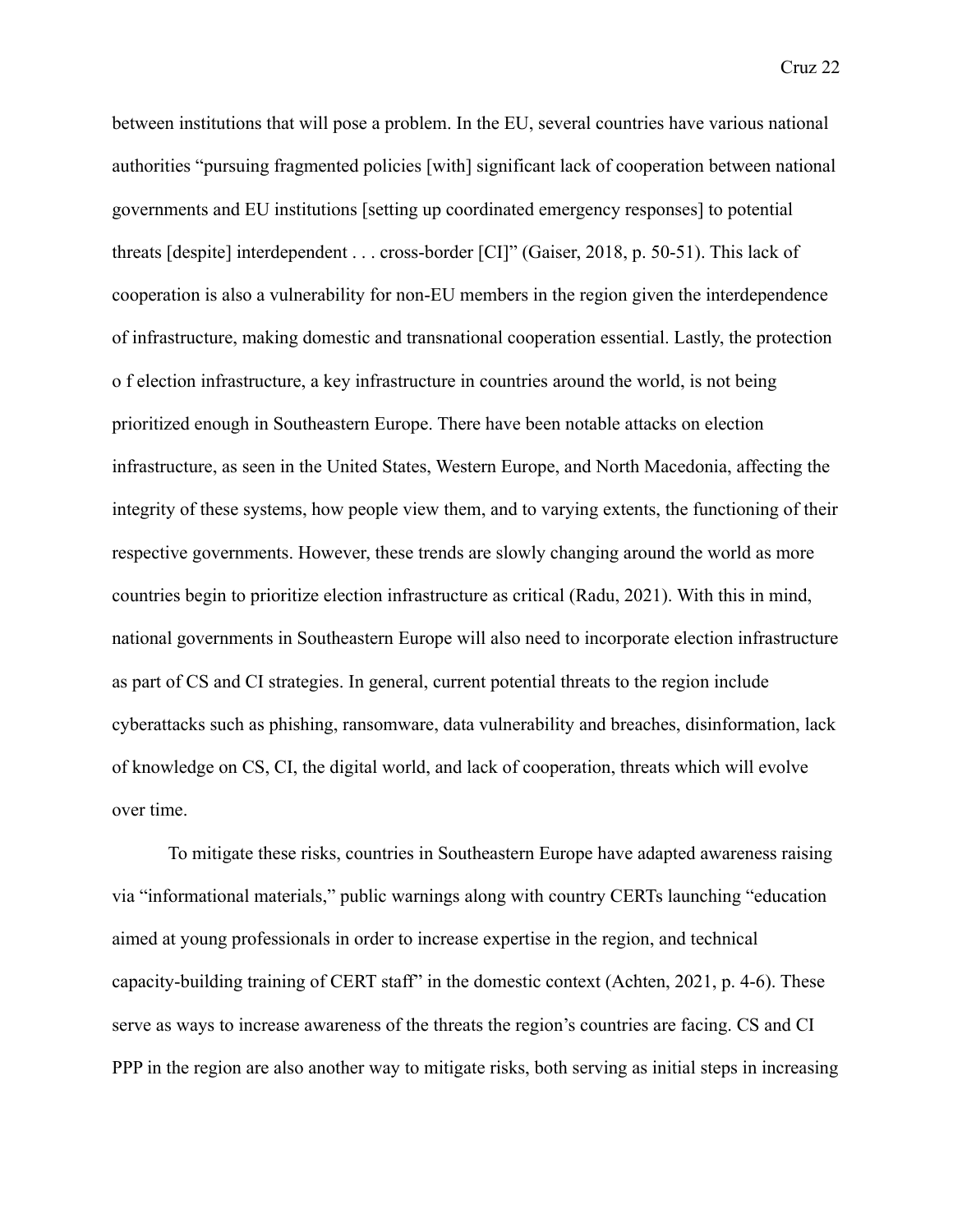protection from cyberattacks and CI attacks. The effects of these attacks must be understood to find ways to protect from them, which means understanding how attacks work. While each cyber attack will look differently from another, generally, cyber attacks involve identifying a vulnerability, exploiting, payload, infection, and launching the attack (Limba et al., 2017, p. 563). Making this type of information widely available can also assist national campaigns in further educating its population about the digital world, how cyber attacks happen, how to protect oneself from one, and why it is important to implement robust CS and CI measures.

Cyber attacks also have consequences in the physical world given the high interconnectedness of the physical and virtual components. These attacks can "take place quickly to shock and avoid adaptive response [leading to a] loss of system control . . . situational awareness, ineffective coordination, and [low confidence for a] government to mitigate the damage" (Pfeifer, 2018, p. 30). In Southeastern Europe, where political tensions are high, trust in governments is generally low, and where some countries have limited development and PPP, such attacks would have ripple effects in one region to the rest given the interconnectivity of CI. The types of attacks and their methods also depend on the final goal of intrusion and the social aspects of the attack (Radu, 2021). For instance, an attack on a country's energy sector disrupts energy use in the affected region or country, and the goals of the attack may be for criminal, political, social, economic, or military warfare motivations. Radunovic (2021) also pointed out that in the case of Serbia, some XI sectors are better prepared to handle cyber attacks to its CI, which means that CI sectors less prepared are more vulnerable to attacks or greater consequences as a result. Note that cyber attacks on CI between states are not common, though their frequency is likely to increase along with the scale of targeted attacks (Radu, 2021). This is because state actors have "the most capable threat, as they have the ability to funnel significant resources and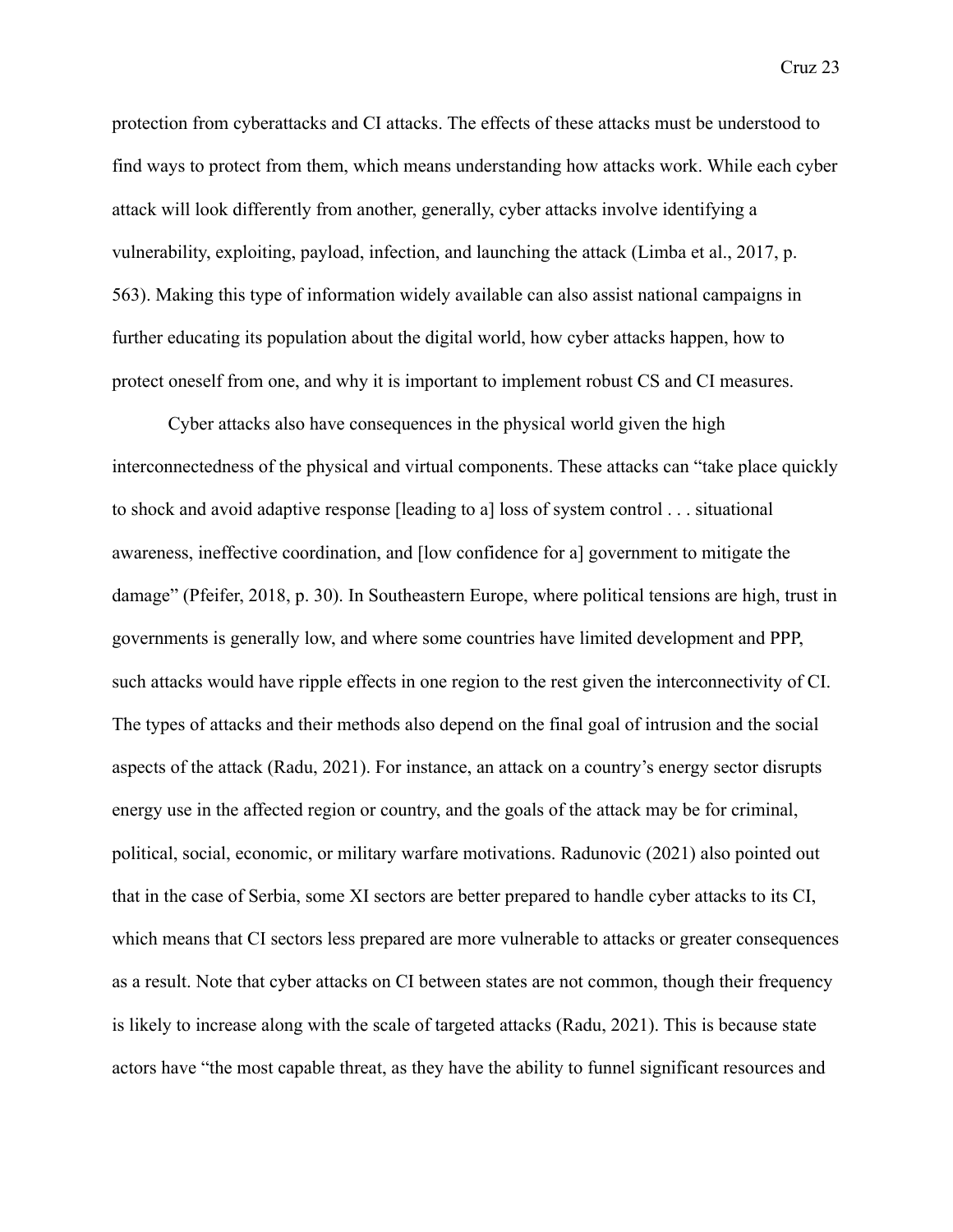talents into these efforts" (Henry, 2010, p. 3). However, the role of non-state actors cannot be disregarded. While they may not have as many resources as state actors and/or state-sponsored actors, non-state actors can still pose substantial threats to states. For instance, these actors can target different CI at once via coordinated cyber attacks, and with several small attacks, this can overwhelm the national authorities' response and untilatemy cause similar or higher levels of disruption as a state-sponsored attack.

Something else to consider is the difficulty of tracing an attack to the perpetrator(s). Responsibility can be more easily traced to state actors, but for non-state actors that operate anonymously or across national borders, it becomes difficult for states to assign responsibility for costly damages to CI and adequately respond given the use of fake IP addresses, pseudonyms, and increasingly easy ways to destroy data that may trace to the identity of the perpetrator(s). This highlights the importance of risk assessment by national governments and agencies. How costly are cyberattacks per sector? What are the likelihoods of being cyber attacked by a state actor versus a non-state actor? Can responsibility ever be attributed to an entity? National governments in Southeastern Europe must assess these questions as they implement CS and CI measures to consider the various types of threats that CI faces, which will only grow in the coming years.

Despite the potential threats, there are ways to protect and increase existing robustness of laws, CS and CI. One important point is to assume that systems are vulnerable, also referring to the "Zero Day Vulnerability" (Klopfer, 2021; Buzatu, 2021). By assuming that systems are vulnerable at all times, it allows for constant improvement and development of CS and CI in the region; complacency can have major consequences. While there is now more general awareness of the importance of CI and its vulnerabilities, governments, public and private sectors must also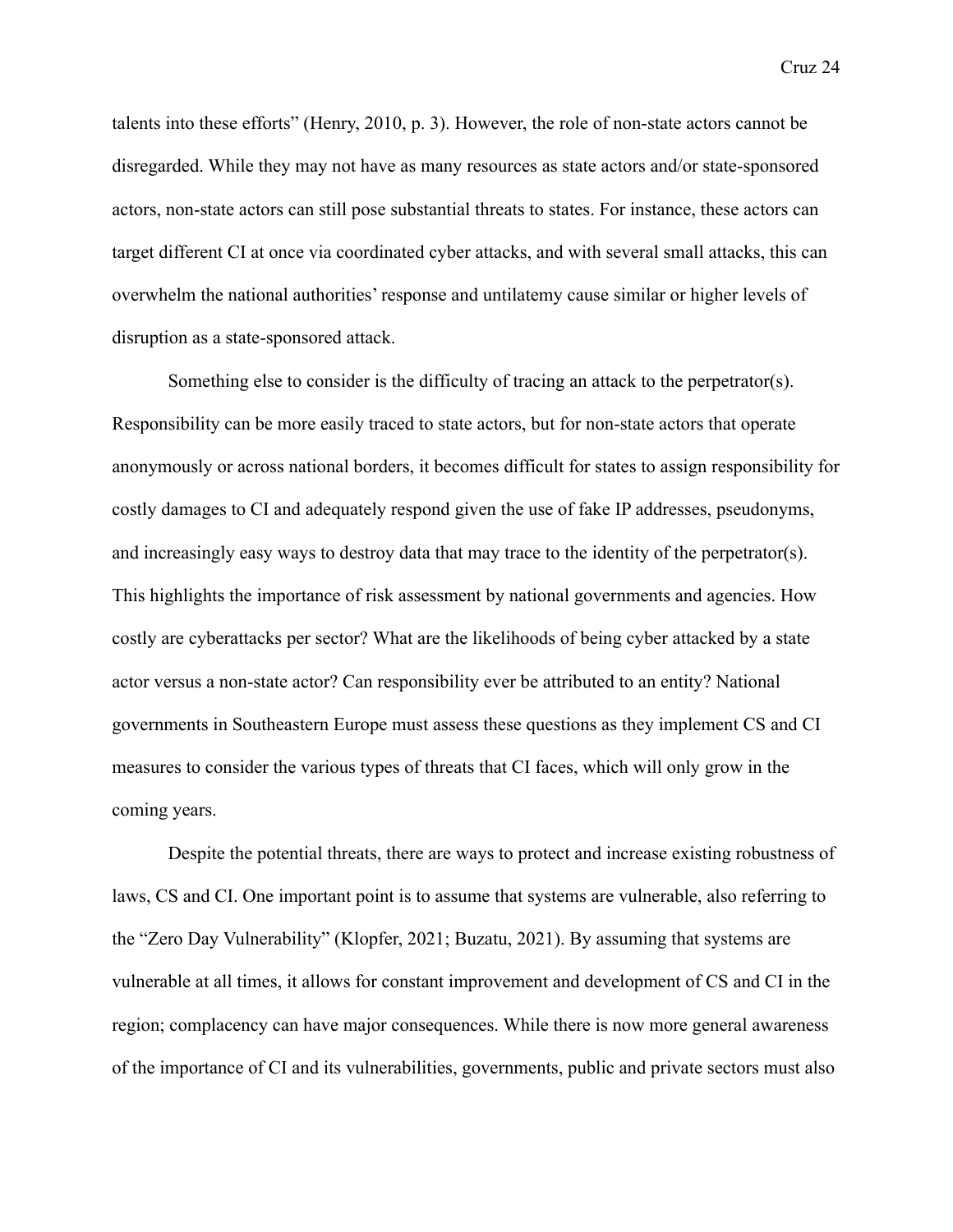be transparent about their work. Sometimes, actors in these sectors do not announce vulnerabilities to the public or government, stockpile them, or keep it a secret (Buzatu, 2021). Not knowing this information makes it challenging to plan effective CS and CI strategies that can further protect a country's infrastructure and overall CS. For broader measures, domestic and international cooperation on CS and CI must also be at the forefront of Southeastern European governments. This can be done through agreements on protecting CI and defining standards for information sharing, addressing complexities, and acknowledging shared risks (Henry, 2010, p. 15-19). Reducing complexities and facilitating cooperation among states will become increasingly important in light of the growing complexities of attacks and protection measures.

To protect from threats, there must also be guarantees by states to look out for one another. One of the proposals by the "Open Ended Working Group," a group under the United Nations Human Rights Council, has norms for states to not attack CI of another state and for states to ensure that their CI is secure (Buzatu, 2021). Limba et al. (2017) proposes a CS management model for CI that considers the following: legal regulation, good governance, risk management, security culture, technology management and incident management, with initial, moderate, and full integration levels of management (p. 566). This model incorporates various important considerations for CS and CI measures that are lacking in Southeastern Europe. While it is not the answer to all the problems, it provides a more robust response and approach to address the region's CS and CI shortcomings. These models must also address the roles of non-state actors, which can also pose equal, if not, greater risks in terms of cyber attacks. VIII. Conclusion

In sum, the general state of CS and CI in Southeastern Europe requires improvements in how CS and CI needs are addressed. Some countries do not have a comprehensive strategy, and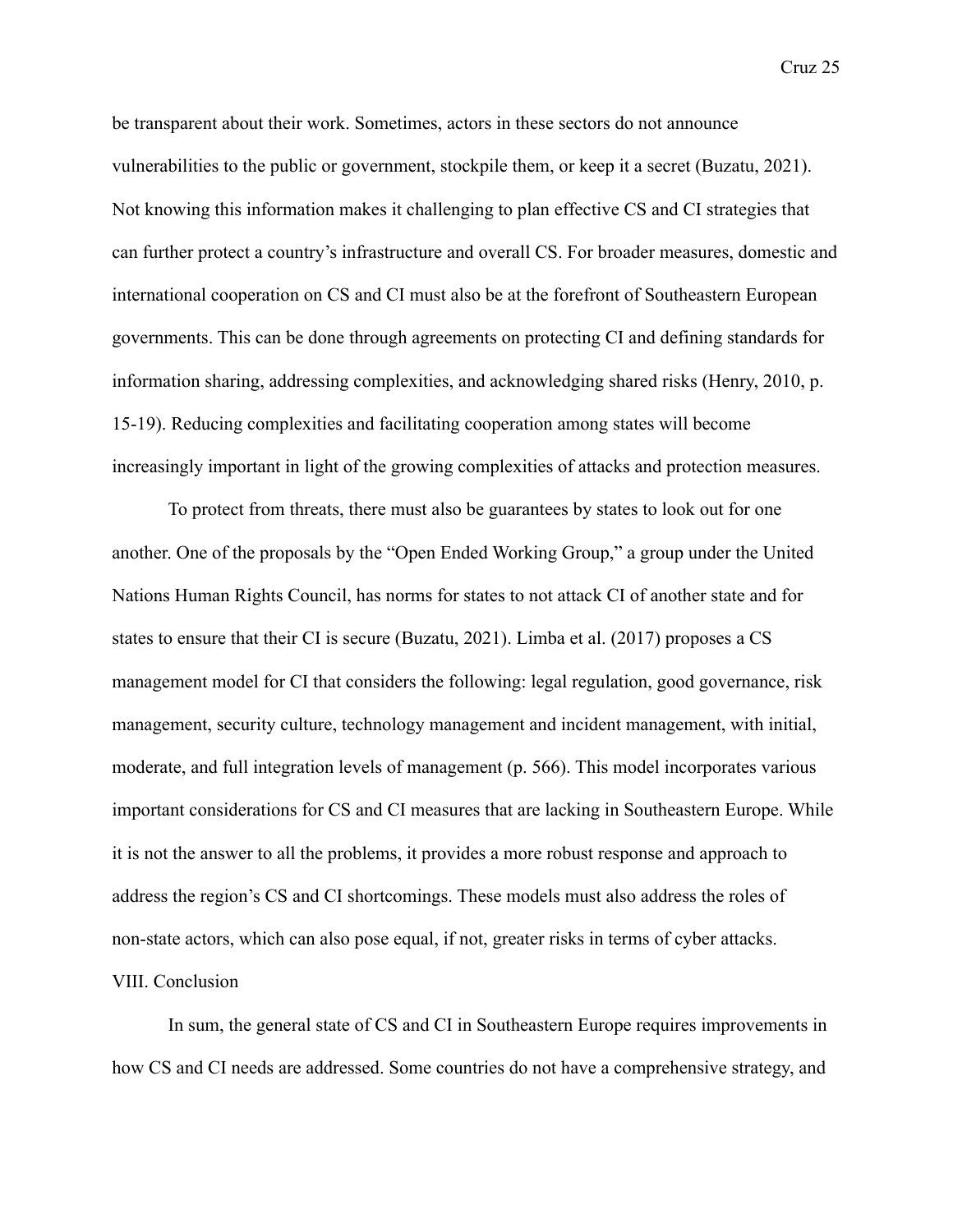given the interconnectedness of CI in the region, it makes it susceptible to cyber attacks on CI. While some sectors may be more lucrative targets for attackers, all sectors are vulnerable. However, by implementing PPP in the region that addresses each country's needs, the likelihood of cyber attacks on CI will be reduced, though not completely gone. A regional organization overseeing these efforts is necessary to ensure progress monitoring in the form of check-ins and for general guidance, with the respective countries leading their focused efforts. As technology continues to evolve, the organization's role and the country's PPP will also evolve, providing ways to navigate an environment where attack perpetrators are increasingly difficult to track, act alone or in coordination, and cause extensive damage. This is where trust building, information sharing, transparency, and between governments and public/private sectors will become essential in order for PPP to succeed and improve upon existing PPP.

Moving forward, the role of national governments will remain crucial in promoting new PPP across different CI sectors. Not only that, but CI legislation will also have an important role in advancing new proposals, amending current laws, and promoting digital awareness campaigns. Moreover, adapting different types of awareness campaigns will serve more useful than launching a single form of campaign, which also includes using different platforms to disperse the messages. The private sector must also make use of its already important role in promoting these efforts within the partnerships it has in Southeastern European countries and across the region. These strategies and recommendations combined will not resolve the existing and other underlying problems in the region, though it can pave the way for model-setting initiatives that benefit the region's countries' current and future CS and CI measures.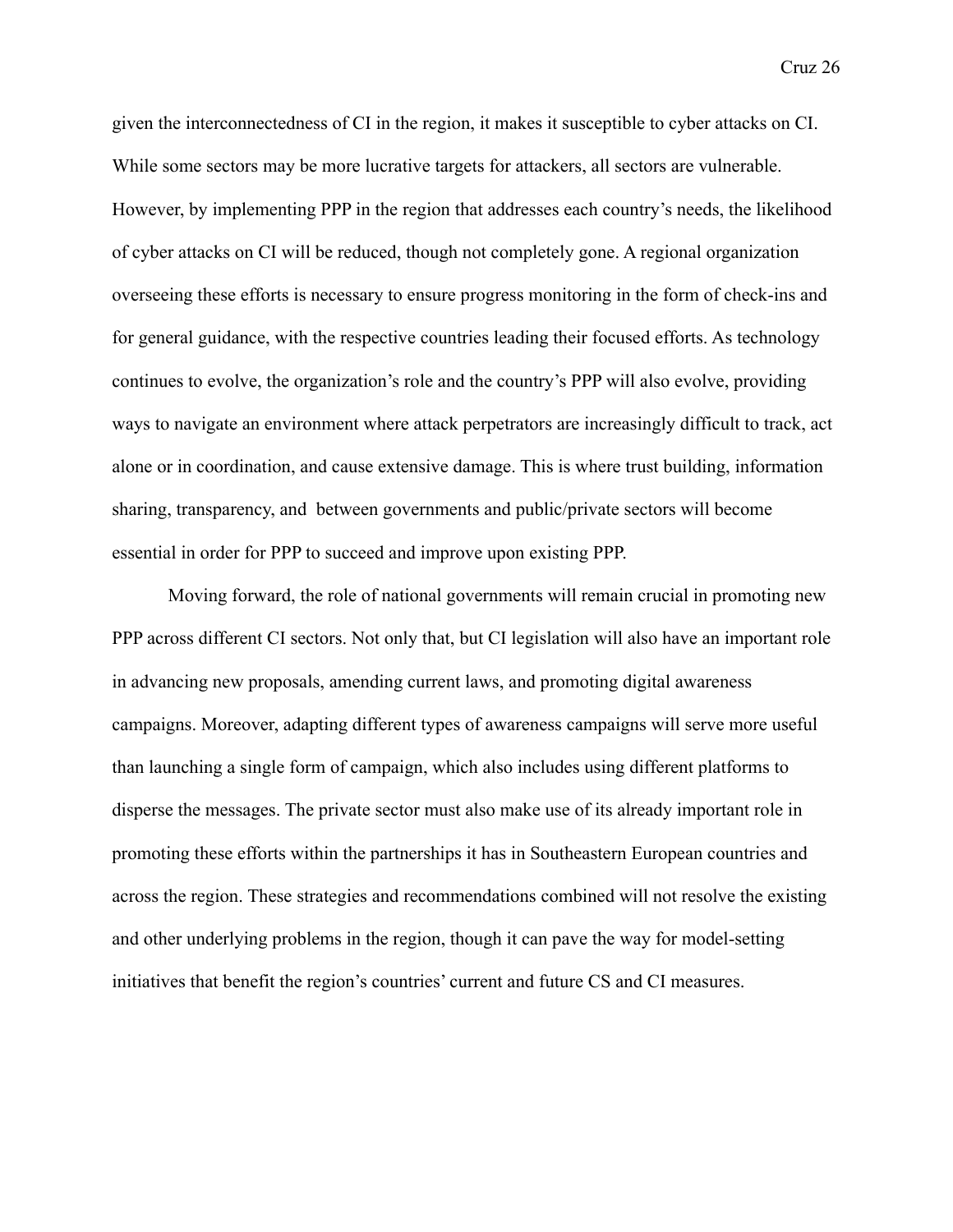IX. Abbreviation List

ALCIRT – Agjencia Kombëtare për Sigurinë Kompjuterike (National Security Computer

Agency)

AKCESK – Autoriteti Kombëtar Për Certifikimin Elektronik Dhe Sigurinë Kibernetike (National

Authority for Electronic Certification and Cyber Security)

- BCSP Beogradski Centar za Bezbednosnu Politiku (Belgrade Center for Security Policy)
- CERT Computer Emergency Response Team
- CI Critical Infrastructure
- CS Cybersecurity
- DCAF Geneva Centre for Security Sector Governance (Democratic Control of Armed Forces)

EU – European Union

ISBB – Information Systems Security Bureau

IT – Information Security

- $KOSOVO^*$  "This designation is without prejudice to positions on status, and is in line with
- UNSC 1244 and the ICJ Opinion on the Kosovo declaration of independence." This is borrowed

as found in Minovic et al. (2016).

- MoU Memorandum of Understanding
- NATO North Atlantic Treaty Organization
- NIS Network Information Systems
- OSCE Organization for Security and Cooperation in Europe
- PPP Public Private Partnership(s)

RATEL – Regulatory Agency for Electronic Communications and Postal Services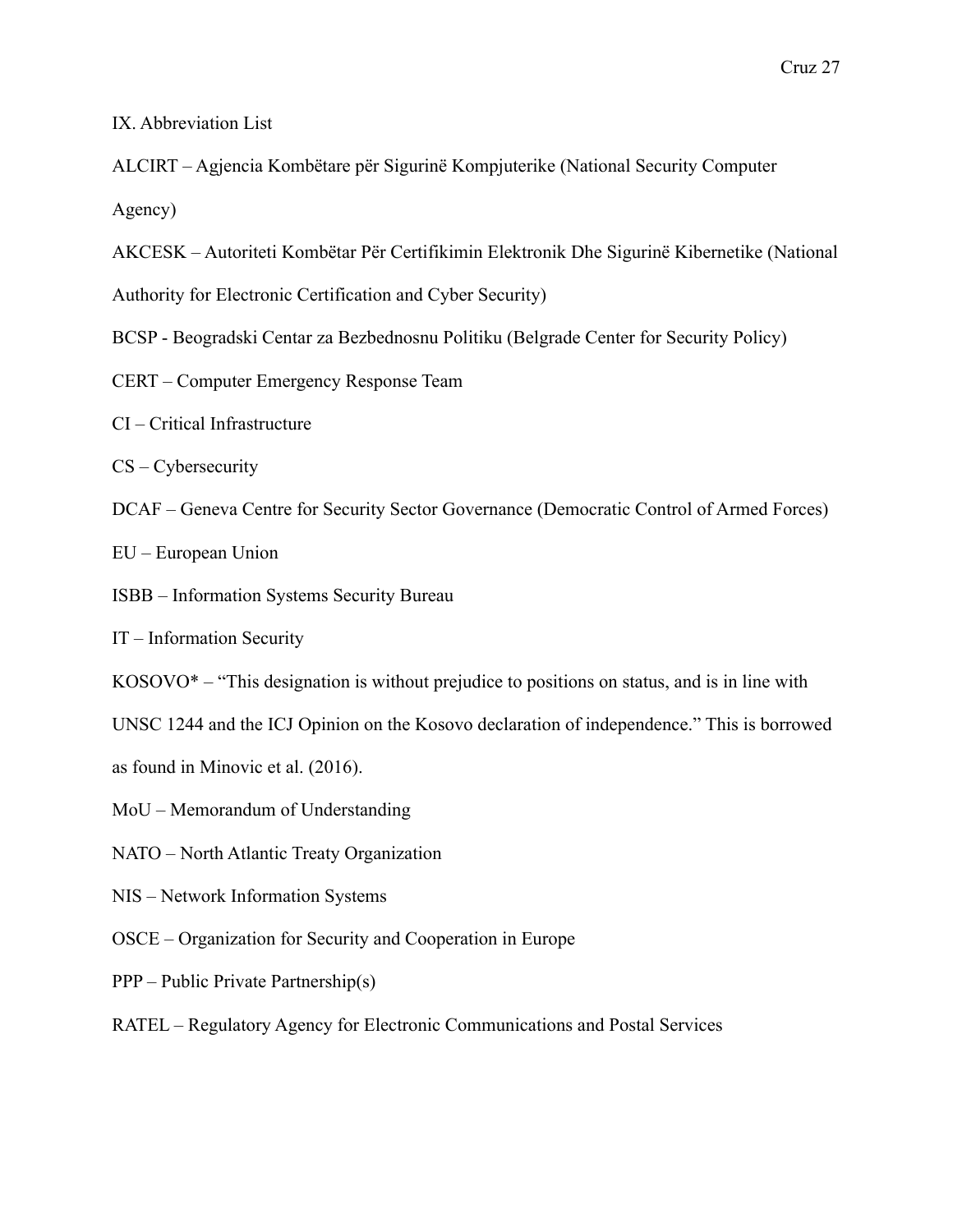#### Bibliography

- Achten, N. (2021). *Cyber Threats During the COVID 19 Outbreak and Activities of National CERTs in the Western Balkans*. DCAF - Democratic Control of Armed Forces.
- Azmi, R., & Kautsarina. (2019). Revisiting Cyber Definition. *ECCWS 2019 18th European Conference on Cyber Warfare and Security*, 22-30.
- Bardzieva, L. (2017). The role of the private security in the critical infrastructure protection in some of the balkan states. *Bezbednosni Dijalozi, 2*(2), 75-89.
- Bund, J., and Esteve-González, P. (2020). *Cybersecurity Capacity Review: Republic of Kosovo*. Global Cyber Security Capacity Centre; University of Oxford.
- Buzatu, A. M. (2021, Dec. 1). *Interview on The Role of Public and Private Sectors in Protecting Critical Infrastructure in Southeastern Europe* [One-on-one interview]. Conducted via zoom in Nyon, VD, Switzerland.
- Davidovic, D., Kesetovic, Z., & Pavicevic, O. (2012). National critical infrastructure protection in Serbia: the role of private security. *Journal of Physical Security*, *6*(1), 59-72.
- DCAF. (2021). *National Cybersecurity Strategies in Western Balkan Economies*. DCAF Democratic Control of Armed Forces.
- Decision No. 1084. (2020). *On Adopting The National Cybersecurity Strategy And Its Action Plan 2020-2025*. Deputy Prime Minister Erion Braçe; Government of Albania.
- Gaiser, L. (2018). European critical infrastructure protection: The need for a regional approach and a cyber constant contact strategy. *National security and the future, 19*(1-2), 45-63.
- Gallais, C., & Filiol, E. (2017). Critical infrastructure: where do we stand today? A comprehensive and comparative study of the definitions of a critical infrastructure. *Journal of Information Warfare, 16*(1), 64-87.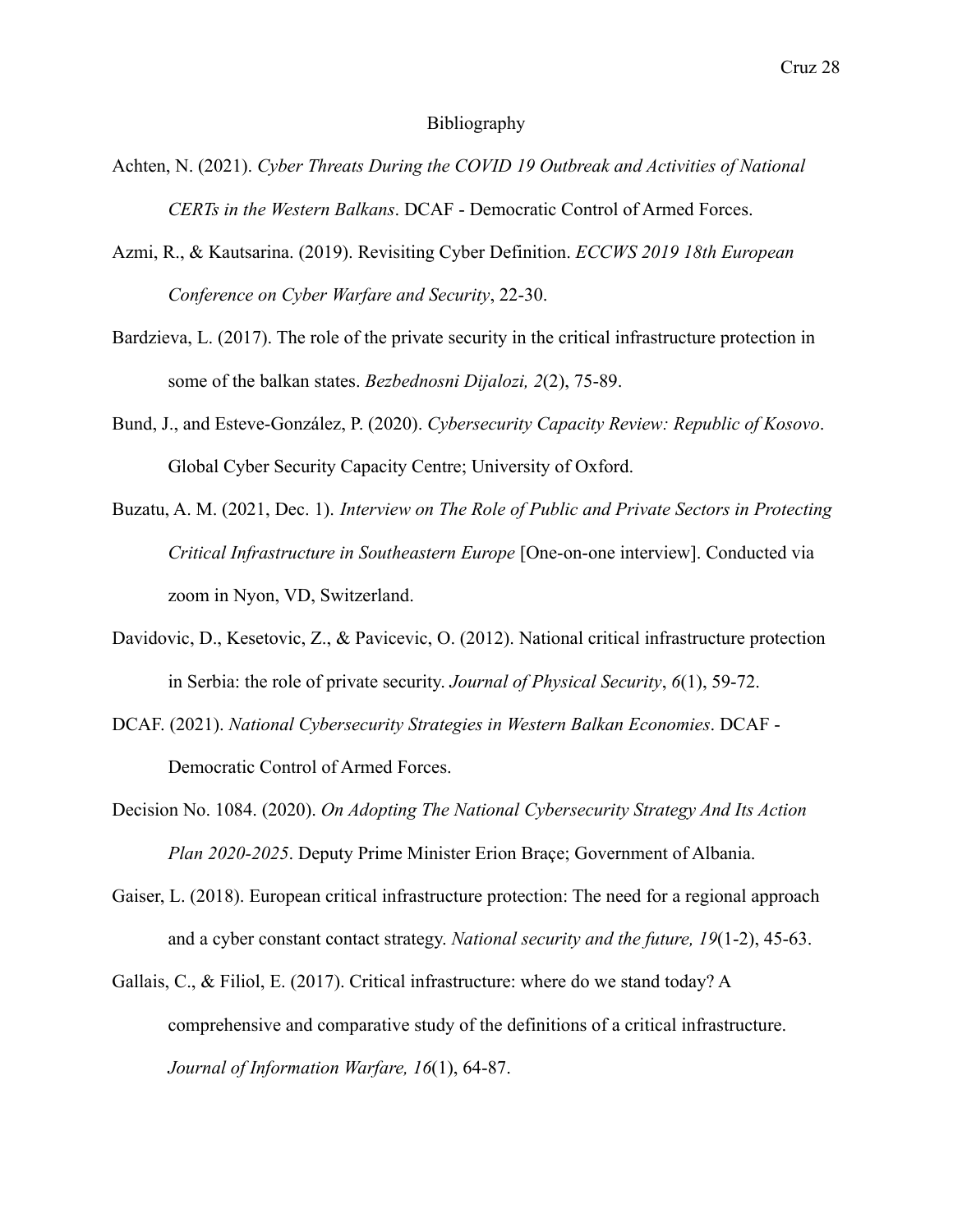- Gordon, L. A., Loeb, M. P., & Lucyshyn, W. (2014). Cybersecurity Investments in the Private Sector: The Role of Governments. *Georgetown Journal of International Affairs*, 79–88.
- Harašta, J. (2018). Legally critical: Defining critical infrastructure in an interconnected world. *International Journal of Critical Infrastructure Protection, 21*, 47-56.
- Henry, J. (2010). Reducing the Threat of State-to-State Cyber Attack against Critical Infrastructure through International Norms and Agreements.
- Herman, K., and Avila, O. N. (2019). *Cybersecurity Capacity Review: Serbia*. Global Cyber Security Capacity Centre; Department of Computer Science, University of Oxford.
- Klopfer, F. (2021, Oct. 29). *Interview on The Role of Public and Private Sectors in Protecting Critical Infrastructure in Southeastern Europe* [One-on-one interview]. Conducted via zoom in Nyon, VD, Switzerland.
- Kruglov, V., Latynin, M., Horban, A., & Petrov, A. (2020). Public-private partnership in cybersecurity. *CEUR Workshop Proceedings* (2654), 619-628.
- Limba, T., Plėta, T., Agafonov, K., & Damkus, M. (2017). Cyber security management model for critical infrastructure. *Journal of Entrepreneurship and Sustainability Issues 4*(4), 559-573.
- Minovic, A., Abusara, A., Begaj, E., Erceg, V., Tasevski, P., Radunovic, V., & Klopfer, F. (2016). *Cybersecurity in the Western Balkans: Policy gaps and cooperation opportunities*. DiploFoundation.
- Novotny, P., Markuci, J., Rehak, D., Almarzouqi, I., & Janusova, L. (2016). Critical infrastructure designation in European Union countries: Implementation of systems approach. *Communications-Scientific letters of the University of Zilina*, *18*(2), 163-169.